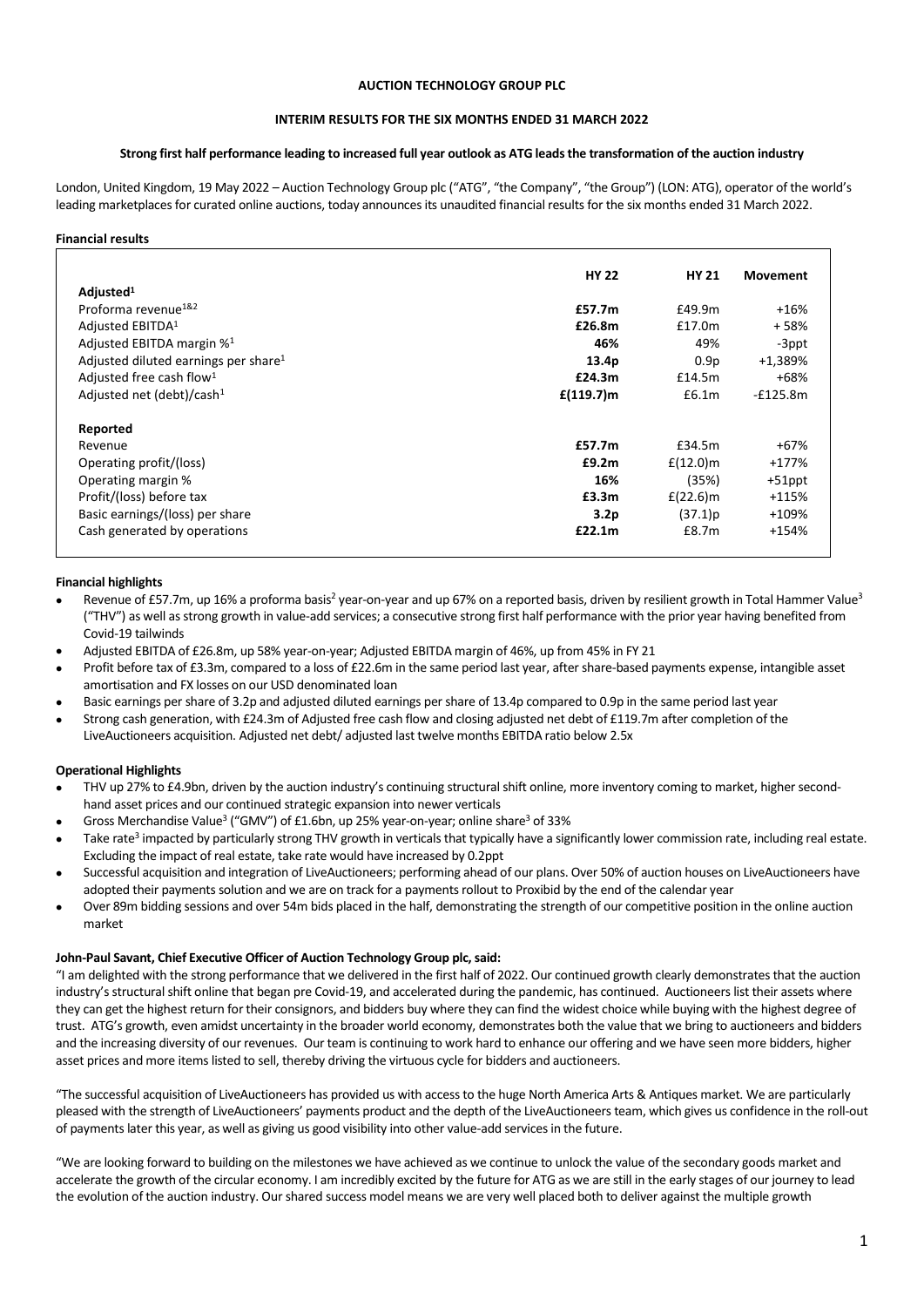opportunities ahead while enabling our partners to also grow and to maximise the value of all secondary market goods, which we believe will lead to a less wasteful, greener world."

# **Current trading and outlook**

Our performance in the first half of FY 22 was better than expected, driven by the strong growth in THV. Trading for the second half to date has remained in line with Board expectations. Therefore, based on our HY 22 outperformance and management's unchanged view of the second half of FY 22, we are increasing our revenue growth guidance. For FY 22, we now expect low double digit proforma revenue growth. Our FY margin guidance remains unchanged as we continue to invest in our business to support future growth. We remain confident of achieving our medium-term targets of mid-teens plus proforma revenue growth and mid-high 40's Adjusted EBITDA margin percentages.

# **Webcast presentation**

There will be a webcast presentation for analysts this morning at 9.30am. Please contact [ATG@tulchangroup.com](mailto:ATG@tulchangroup.com) if you would like to attend.

#### For further information, please contact:

| <b>ATG</b>                                    |                                           |
|-----------------------------------------------|-------------------------------------------|
| For investor enquiries                        | rebeccaedelman@auctiontechnologygroup.com |
| For media enquiries                           | press@auctiontechnologygroup.com          |
| J.P. Morgan Cazenove                          | +44 207 742 4000                          |
| (Joint corporate broker to ATG)               |                                           |
| Bill Hutchings, James Summer, Will Vanderspar |                                           |
| <b>Numis Securities Limited</b>               | +44 207 260 1000                          |
| (Joint corporate broker to ATG)               |                                           |
| Nick Westlake, Matt Lewis, William Baunton    |                                           |
| <b>Tulchan Communications</b>                 | +44 207 353 4200                          |
| (Public relations advisor to ATG)             | ATG@tulchangroup.com                      |
| Tom Murray, Matt Low, Laura Marshall          |                                           |

#### **About Auction Technology Group plc**

Auction Technology Group plc ("ATG") is the operator of the world's leading marketplaces and auction services for curated online auctions, seamlessly connecting bidders from around the world to over 3,600 trusted auction houses across two major sectors: Industrial & Commercial ("I&C") and Art & Antiques ("A&A").

The Group powers seven online marketplaces using its proprietary auction platform technology, hosting in excess of 70,000 live and timed auctions each year. ATG has been supporting the auction industry since 1971 and the Group has offices in the UK, US and Germany.

CAUTIONARY STATEMENT The announcement may contain forward-looking statements. These statements may relate to (i) future capital expenditures, expenses, revenues, earnings, synergies, economic performance, indebtedness, financial condition, dividend policy, losses or future prospects, and (ii) developments, expansion or business and management strategies of the Company. Forward-looking statements are identified by the use of such terms as "believe", "could", "should", "envisage", "anticipate", "aim", "estimate", "potential", "intend", "may", "plan", "will" or variations or similar expressions, or the negative thereof. Any forward-looking statements contained in this announcement are based on current expectations and are subject to risks and uncertainties that could cause actual results to differ materially from those expressed or implied by those statements. If one or more of these risks or uncertainties materialise, or if underlying assumptions prove incorrect, the Company's actual results may vary materially from those expected, estimated or projected. No representation or warranty is made that any forward-looking statement will come to pass. Any forward-looking statements speak only as at the date of this announcement. The Company and its directors expressly disclaim any obligation or undertaking to publicly release any update or revisions to any forward-looking statements contained in this announcement to reflect any change in events, conditions or circumstances on which any such statements are based after the time they are made, other than in accordance with its legal or regulatory obligations (including under the UK Listing Rules and the Disclosure Guidance and Transparency Rules of the Financial Conduct Authority). Nothing in this announcement shall exclude any liability under applicable laws that cannot be excluded in accordance with such laws.

#### LEI Number: 213800U8Q9K2XI3WRE39

- 1. The Group provides alternative performance measures ("APMs") which are not defined or specified under the requirements of International Financial Reporting Standards as adopted by the EU. We believe these APMs provide readers with important additional information on our business and aid comparability. We have included a comprehensive list of the APMs in note 2 to the Condensed Consolidated Interim Financial Statements, with definitions, an explanation of how they are calculated, why we use them and how they can be reconciled to a statutory measure where relevant.
- 2. The Group has made certain acquisitions that have affected the comparability of the Group's results. To aid comparisons between HY 22 and HY 21, the prior period results have been presented to include the results as if the acquisition of LiveAuctioneers and Auction Mobility had occurred on 1 October 2020. Proforma revenue is shown on a constant currency basis using average exchange rates for the current financial period applied to the comparative period and are used to eliminate the effects of fluctuations in assessing performance.
- 3. Refer to glossary for full definition of the terms.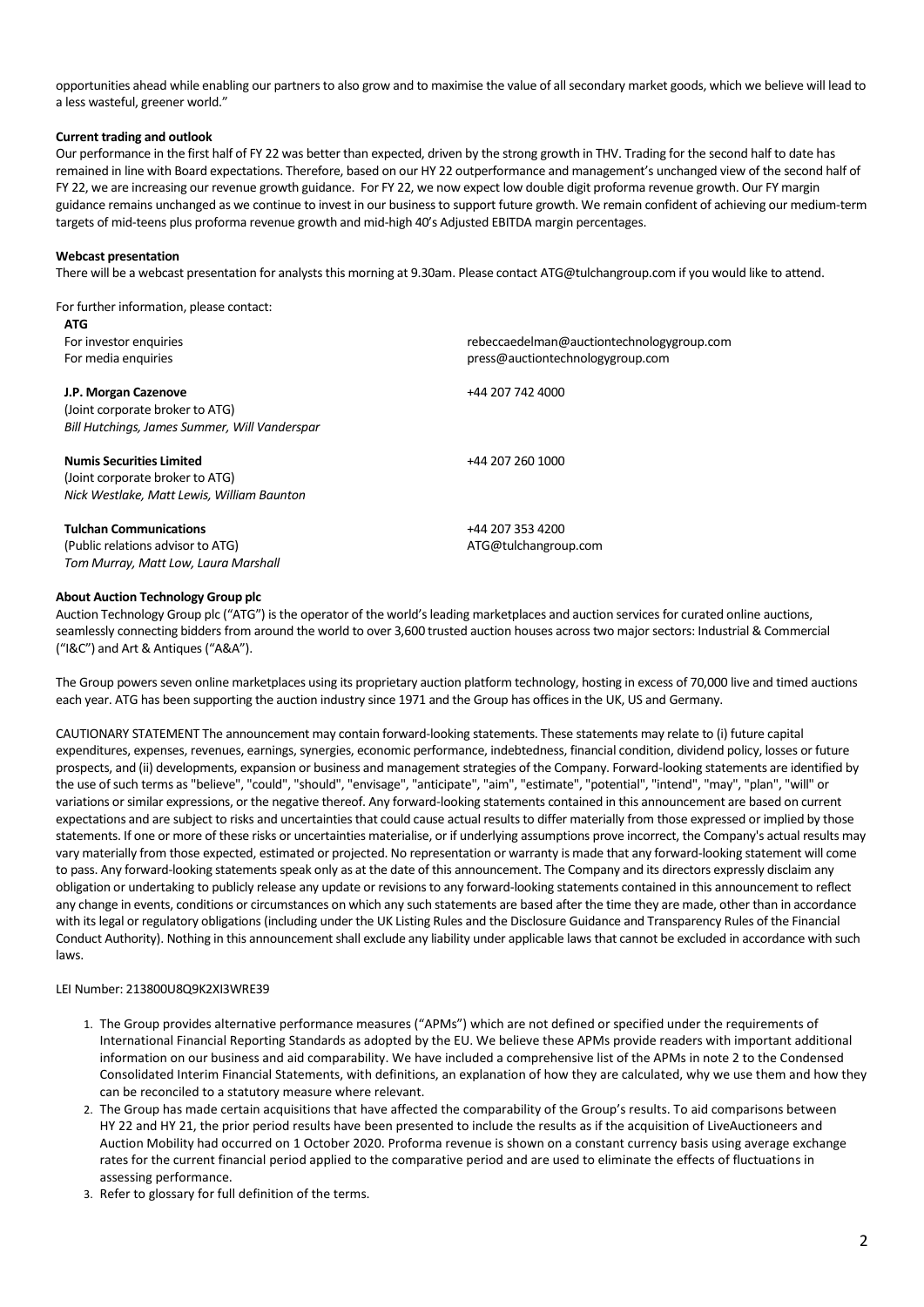# **CEO REVIEW**

ATG's mission is to unlock the value of the secondary goods market and, in doing so, to significantly accelerate growth of the circular economy. We create value by connecting a large, diverse and fragmented global buyer base to our seven online marketplaces, where they bid on a wide range of assets, curated by expert auctioneers. For auctioneers, we provide global buyer reach, specialised marketplace technology and operational cost savings. For bidders, we provide unparalleled choice, convenience and trust when buying secondary goods online. The combination of these unlocks the value of each asset sold to ensure maximum return to the consignors. More bidders participating in online auctions results in higher realised prices for second-hand items and in turn attracts more assets to be listed on our marketplaces: a virtuous circle that benefits both auctioneers and bidders.

# **Resilience in the auction industry's shift online**

In FY 21 we achieved strong growth, benefiting from the ongoing structural shift of the auction industry from offline to online. This was accelerated by the Covid-19 pandemic, in addition to enhancements we made to how auctioneers can sell and how bidders can buy on our marketplaces. As we lap this period of strong performance, we have continued to deliver very strong growth across our marketplaces in the first half, ahead of our expectations at the start of the year.

THV has grown significantly across both of our sectors, driven both by more inventory coming to auction, higher second-hand asset prices as well as strategic growth as we expand into newer verticals such as real estate. In addition to the benefits that the ATG model offers for both auctioneers and bidders, the Industrial & Commercial ("I&C") market has benefited from favourable market tailwinds including supply chain disruptions for new assets resulting in inflation for secondary assets, as well as more assets coming to online auctions from other secondary market channels. I&C THV grew 27% in the first half of the year and I&C marketplace revenue grew 16% on a proforma basis. Whilst Arts & Antiques ("A&A") THV also grew strongly, as anticipated we saw lower growth in GMV as we lapped the strong performance in the prior year, which had benefited from Covid-19. However, due to our multiple growth levers and the diversification in our revenue streams, we were more than able to offset this lower volume growth through value-add services, including digital marketing, enabling ATG to monetise at a higher rate and resulting in A&A marketplace revenue growing 16% on a proforma basis.

#### **Enhancing the value proposition for both bidders and auctioneers**

Our employees are working hard to enhance ATG's part of the auction ecosystem to make buying and selling curated second-hand goods easier and faster. We are improving our Search Engine Optimisation functionality to drive bidder acquisition and reached over 89m bidder sessions across the Group in the last six months. We revamped marketing emails and continue to improve results from our new recommendation engine to deliver more relevant ads to bidders. Most importantly, we have driven total bids with over 54m bids placed in the half year. The incremental bidders we generate are continuing to attract more assets, reflected in our THV growth.

Previous investments to improve our technology infrastructure helped optimise the performance and enhance the security of our marketplaces in the first half. This, combined with strong account management and numerous technology updates to help auctioneers approve bidders faster and with more confidence, resulted in very high auctioneer retention rates across the Group. It also resulted in steadily stronger adoption of timed online only auctions, with THV on timed-only auctions growing 32% year-on-year. Auctioneers have also increasingly used other offerings such as digital marketing, with value-add services growing 63% year-on-year across the Group. As we improve the value proposition, we continue to drive our flywheel of more bidders, higher online prices, and more lots to sale.

# **Strengthening our competitive positioning**

Whilst we are the market leader in the geographies and sectors where we operate, we are constantly working to strengthen our competitive position, by giving auctioneers more reasons to list their assets on ATG marketplaces and giving bidders more reasons to purchase on them. The acquisition of LiveAuctioneers has unlocked significant opportunities within the North American market and its integration into the Group has progressed well. The business has performed ahead of our expectations when we acquired it. Looking forward, M&A continues to be a key growth driver for us, and we are actively looking at a number of opportunities, although we remain disciplined in our approach.

LiveAuctioneers has also seen rapid growth in both its payments and advertising solutions. Adoption rates of both payments and advertising for active auction houses on LiveAuctioneers has now passed 50% and the gross payment transaction value that LiveAuctioneers processed in the last six months has increased 34% from the previous six-months to the end of September 2021. Over the last six months, ATG has adapted this payments product, in partnership with the LiveAuctioneers team. We have recently completed our first milestone in the payments rollout across ATG, ahead of schedule, having processed the first payment on Proxibid. We remain on track for a paymentsrollout to Proxibid by the end of the calendar year.

We have added to the breadth and depth of our executive team to further strengthen our ability to pursue the attractive future opportunities in front of ATG. In May, we welcomed Pratyush Rai to the role of Global Chief Technology Officer and promoted Rob Cummings, former CPO/CTO of LiveAuctioneers, to the newly created role of Global Chief Product Officer. In May we also brought on board Darren Ali as our new Chief People Officer (CPPO) and Jayne Meacham has joined us as our new company secretary. Pratyush brings over 20 years of leadership in the technology sector having led successful transformative work at both McMillan Publishing and Kaplan. A key focus of his work will be to develop toolsto accelerate the shift towards online only auctions and to enable cross-listing across our different marketplaces, both with a view to accelerating the network effect. Pratyush will be based in North America to align with our growing presence in this large and high growth market. Rob Cummings brings an extensive depth of knowledge of the auction industry, having served as Chief Technology Officer at LiveAuctioneers for the past seven years. The Chief Product Officer role will be key in developing our value-add services as well as enhancing the bidding experience on our marketplaces as we attract and retain an even larger pool of global bidders. Darren, our CPPO, brings over 20 years' experience in HR with extensive international experience in the USA, Europe and the UK. He is passionate about building a strong ATG employee experience, a critical differentiator for our business and an exciting opportunity based on the many benefits ATG offers our team.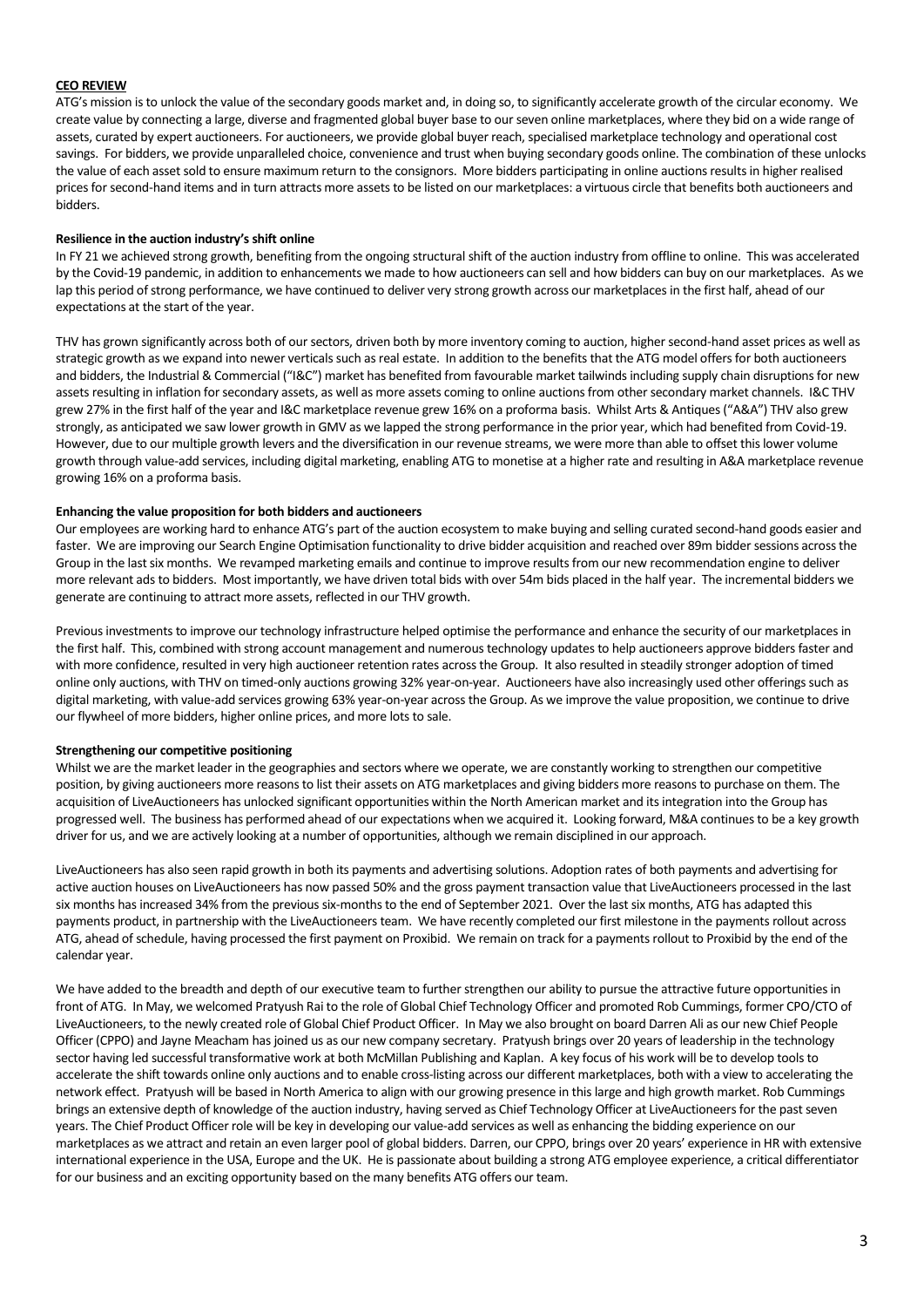# **ESG at the heart of our operations and central to our purpose and proposition**

Environmental sustainability is at the heart of ATG, with our online marketplaces ensuring that millions of items are resold for re-use or repurpose each year, extending their value within the economy, preventing waste, and reducing the massive carbon emissions that are a derivative of the manufacturing process for new items. In the secondary market, auctions are especially important because all used items for sale have been carefully curated. This curation is key to building trust and bidders' confidence. External research commissioned by ATG calculated that in 2021 one million tonnes of carbon emissions was avoided by the sale of the 15 most popular items sold second-hand at auctions run on our marketplaces. This is a staggering amount when you consider both that these top 15 items make up just 6% of the total number of items sold on our marketplaces and that one million tonnes is equivalent to the carbon capture of 50 million mature trees growing for one year. ATG is proud in the role we play in facilitating these sales.

We are committed to the highest standards of corporate governance, and we have been delighted to welcome three new Board members in the last six months. Suzanne Baxter, based in the UK, brings substantial listed company experience and expertise gained in both executive and nonexecutive roles. She has held a range of senior commercially focused financial and operational roles, as well as in workplace inclusion programmes. Based in North America, Pauline Reader brings over 20 years of product marketing, e-commerce and branding experience through roles at a range of global, consumer businesses and in investment banking including eBay and StitchFix. Tamsin Todd is currently CEO of Findmypast, where she has overseen a period of transformation and growth, and built a tech-led, mission driven organisation. Prior to this she has held leadership roles across a range of consumer and technology companies, including Amazon.

#### **Leading the transformation of the auction industry**

ATG is early in our journey to unlock the value of secondary goods market and we are uniquely positioned to lead the transformation of the industry, with deep knowledge and the scale to invest. We are executing against our vision in three phases: Foundation, End-to-End Experience, and Expansion. In phase one, Foundation, we have made strong progress, having spent the last ten plus years developing a set of technologies that are able to work across multiple geographies, sectors and across live and timed auctions, unifying the highly fragmented market of auction inventory and also building the best secondary market bidder base. Key in this phase is that we have also built a shared success revenue model that aligns ATG's success to that of auctioneers.

Today, in phase two, we are focused on building our ecommerce capabilities to a high standard. We are investing to upgrade the user experience to drive bidder conversion and are integrating multiple parts of the auction value chain to reduce auctioneer costs and simplify the buyer experience. This includes the roll out of payments, which will provide convenience for bidders while simultaneously saving our auctioneer partners cost relative to other payment solutions, as well as enabling us to access a new part of the total auction transaction value. ATG is also providing multiple tiers of service for our auctioneers so that they can access the online market seamlessly through either our marketplaces or our white label offering.

Once these pieces are in place, we will look at the final phase, Expansion. We will do this by creating value beyond the initial transaction by integrating the broader auction ecosystem. There is an opportunity for ATG to extend into a range of other value add services; from financing to insurance, restoration, repair, maintenance and logistics. There is also an opportunity to expand the auction ecosystem digitally, leveraging insight to make our marketplaces increasingly proactive. Not only will this phase create new revenue streams for ATG and help further accelerate the growth in the circular economy, but it will simultaneously allow auctioneers to lower their operating costs and to share in the growth and value creation.

We are still early in our journey of growth and expansion. However, our strong track record of financial and operational performance gives us confidence in our strategic plan and in our ability execute. As we grow, we expect our addressable market to grow even faster as more secondary assets than those traded today find their way to the auction market.

#### **Six growth levers**

Six growth levers underpin our success. We have pulled each of these levers for the past three years and looking ahead, we see significant opportunity to pull all six levers into the future:

- **Extending our addressable market**: adding new assets from existing auction houses, adding new auction houses, or moving into new verticals - we continue to actively identify new THV that we wish to bring online over the medium term
- **Growing our online share:** we facilitate the move from live to online only auctions on the sell side. On the buy side, we continue to improve the end-to-end user experience on our marketplaces to support bidder acquisition and bidder conversion
- **Enhancing the network effect:** we will make it easier for auctioneers to cross-list assets to grow the bidder reach. This cross-listing also helps encourage bidders to use ATG as their primary search portal by presenting them with the broadest array of inventory
- **Expanding operating leverage:** we will transition all marketplaces to a single technology platform and continue to centralise key backoffice functions and streamline processes
- **Growing our take rate via value-add services:** we will roll out our payments platform to Proxibid by the end of 2022. After this we will develop other value add services for auction houses and bidders
- Pursuing accretive M&A: we are actively looking for opportunities to add to our footprint and to increase value across our network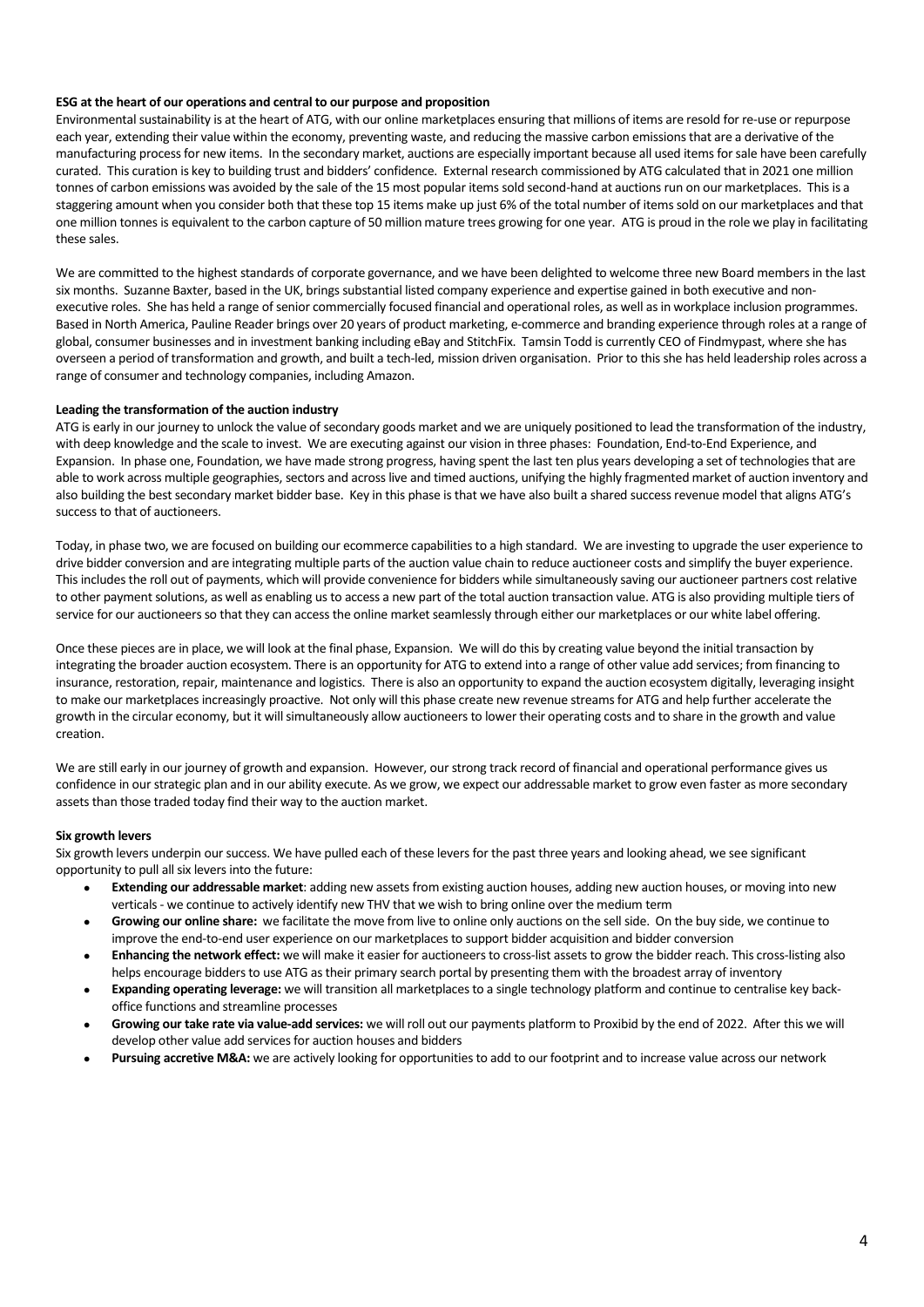#### **Summary**

The management team and the Board are very pleased with our performance in the first half. The structural shift online has proven to be resilient, driven by cost efficiencies, scale benefits, convenience and bidder reach for auctioneers and driven by choice, convenience and trust for bidders. Our team at all levels have done a superb job at adapting and managing the growth and higher expectations held of us as a public company. We are excited by the years ahead and confident in the value we can create as we lead the transformation of the auction industry. The opportunity is significant, and whilst our vision is ambitious, it is underpinned by our scale, depth of industry knowledge, breadth of capabilities, and shared success model that brings this important industry with ATG on the journey to the next evolution of auctions.

**John-Paul Savant**

Chief Executive Officer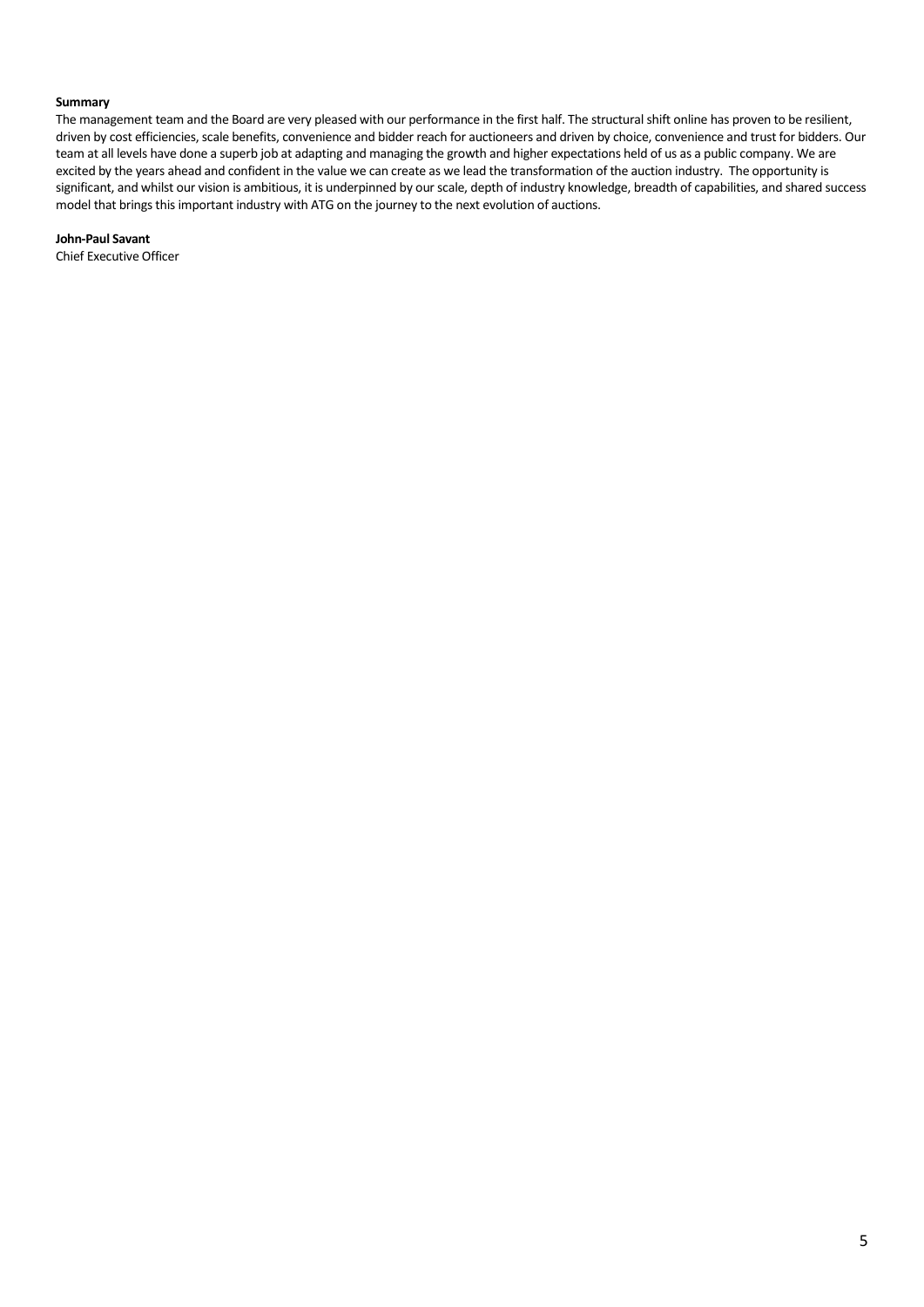# **CFO REVIEW**

# **Group presentation of results**

The financial results for HY 22 are presented for the six months ended 31 March 2022. On 1 October 2021, the Group completed its acquisition of LiveAuctioneers. The results for LiveAuctioneers are included within the A&A operating segment in HY 22. Full details of the accounting implications are detailed in note 9 of the Condensed Consolidated Interim Financial Statements.

The impact of the acquisition affects the comparability of the Group's results. Therefore, to aid comparisons between HY 21 and HY 22 alternative performance measures ("APMs") have been presented. The prior period proforma unaudited results have been presented as if the acquisition of LiveAuctioneers and Auction Mobility had occurred on 1 October 2020.

Note 2 of the Condensed Consolidated Interim Financial Statements includes a full reconciliation of all APMs presented to the reported results.

#### **Revenue**

|                                   | <b>HY 22</b><br>£m | <b>HY 21</b><br>£m | Movement        |
|-----------------------------------|--------------------|--------------------|-----------------|
| Proforma revenue                  |                    |                    |                 |
| Arts & Antiques ("A&A")           | 26.9               | 23.2               | 16%             |
| Industrial and Commercial ("I&C") | 25.1               | 21.6               | 16%             |
| <b>Total marketplace</b>          | 52.0               | 44.8               | 16%             |
| <b>Auction Services</b>           | 4.1                | 3.7                | 11%             |
| Content                           | 1.6                | 1.4                | 14%             |
| <b>Total</b>                      | 57.7               | 49.9               | 16%             |
|                                   | <b>HY 22</b><br>£m | <b>HY 21</b><br>£m | <b>Movement</b> |
| <b>Reported revenue</b>           |                    |                    |                 |
| Arts & Antiques ("A&A")           | 26.9               | 8.1                | 232%            |
| Industrial & Commercial ("I&C")   | 25.1               | 21.5               | 17%             |
| <b>Total marketplace</b>          | 52.0               | 29.6               | 76%             |
| <b>Auction Services</b>           | 4.1                | 3.5                | 17%             |
| Content                           | 1.6                | 1.4                | 14%             |
| <b>Total</b>                      | 57.7               | 34.5               | 67%             |

#### **Group**

On a reported basis, Group revenue increased 67% year-on-year to £57.7m driven by both the contribution from LiveAuctioneers as well as growth across each of the reporting segments. Proforma revenue grew at 16% driven by strong growth in THV as the shift of the auction industry online proved to be resilient. The take rate across marketplaces fell by 0.2ppt on a proforma basis to 3.2% impacted by the growth of low commission rate THV, resulting in marketplace proforma revenue growth of 16%.

#### **Art & Antiques**

Reported revenue in the A&A segment increased by 232% to £26.9m and on a proforma basis, revenue grew 16%. The performance was driven by strong growth in THV as well as growth in LiveAuctioneers payment and advertising solutions, resulting in an increase in the take rate for A&A to 7.6%. As we faced tough comparators due to the tailwinds from the Covid-19 pandemic in the prior year, GMV grew 2% on a proforma basis, with much of the THV that was bought online being from newer types of verticals and newer auction houses which typically have a lower online share. This was more than offset by strong growth in value-add services. Adoption rates of both payments and advertising for active auction houses on LiveAuctioneers has now passed 50% and the gross payment transaction value that LiveAuctioneers processed in the last six months increased 34% from the previous six-months to the end of September 2021.

#### **Industrial & Commercial**

I&C revenue grew 16% on a proforma basis and 17% on a reported basis to £25.1m driven by a 27% year-on-year increase in THV and an increase in online share to 46%. The attractiveness of the ATG model and the value proposition that we offer to both bidders and auctioneers, contributed to this strong growth. In addition, strong THV growth was driven by supply chain disruption in many parts of the primary market which resulted in asset price inflation as well as high levels of activity of our auctioneer base. The strong growth in GMV of 33% was partially offset by a small decline in the take rate due to the impact of low commission rate THV, including real estate. Value-add services including marketing sales also performed well in the I&C sector as auctioneers adopted a broader range of products on offer from ATG.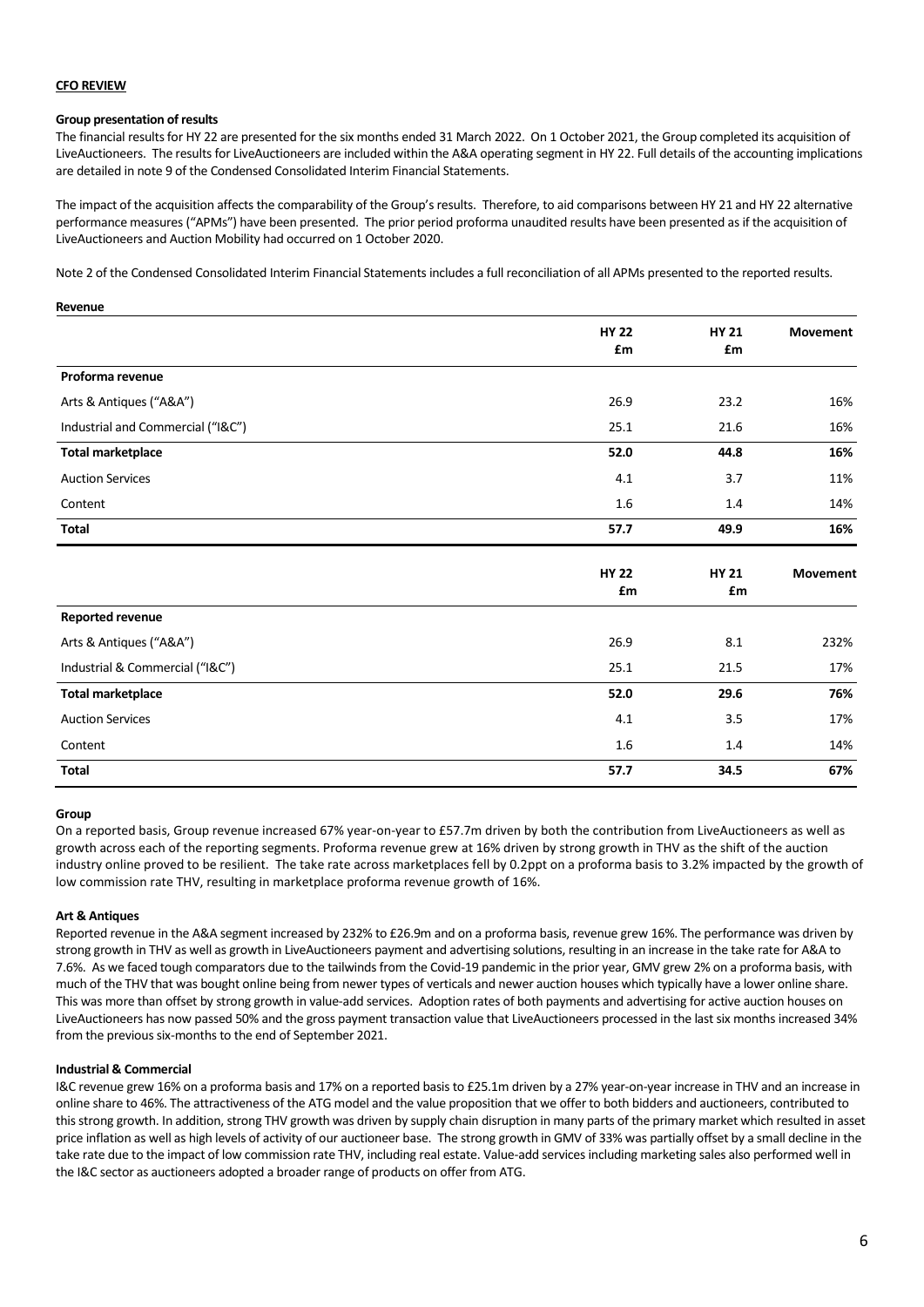#### **Auction Services**

Auction Services revenue of £4.1m grew 17% year-on-year, or 11% on a proforma basis, driven by the continued growth of our white label offering through Auction Mobility. We continue to see the benefits of providing auctioneers with a suite of integrated products, which in turn offers them optionality with their online presence. Revenue growth was largely derived from new account growth.

#### **Content**

Content revenue grew 14% to £1.6m, benefiting from the recovery in advertising volumes following the impact of the Covid-19 pandemic. Revenue in this segment has now recovered to pre pandemic volumes.

#### **Financial performance**

|                                                                                | Reported           |                    |                 |  |
|--------------------------------------------------------------------------------|--------------------|--------------------|-----------------|--|
|                                                                                | <b>HY 22</b><br>£m | <b>HY 21</b><br>£m | <b>Movement</b> |  |
| Revenue                                                                        | 57.7               | 34.5               | 67%             |  |
| Cost of sales                                                                  | (18.6)             | (11.5)             | 62%             |  |
| <b>Gross profit</b>                                                            | 39.1               | 23.0               | 70%             |  |
| Administrative expenses                                                        | (30.0)             | (35.2)             | (15)%           |  |
| Other operating income                                                         | 0.1                | 0.1                |                 |  |
| <b>Operating profit/(loss)</b>                                                 | 9.2                | (12.1)             | 176%            |  |
| Adjusted EBITDA (as defined in note 2)                                         | 26.8               | 17.0               | 58%             |  |
| Finance income                                                                 |                    | 3.7                | $(100)$ %       |  |
| Finance cost                                                                   | (5.9)              | (14.2)             | (58)%           |  |
| Net finance costs                                                              | (5.9)              | (10.5)             | (44%)           |  |
| Profit/(loss) before tax                                                       | 3.3                | (22.6)             | 115%            |  |
| Tax credit/(expense)                                                           | 0.5                | (1.5)              | 133%            |  |
| Profit/(loss) for the period attributable to the equity holders of the Company | 3.8                | (24.1)             | 116%            |  |

#### **Operating profit**

Gross profit increased 70% to £39.1m reflecting the increase in revenue and high flow through to gross profit. The gross profit margin of 68% was broadly flat year-on-year.

The Group's administrative expenses decreased to £30.0m, largely due to the impact of one-off exceptional costs of £9.1m incurred in the prior year relating to the IPO and the acquisition of Auction Mobility. The share-based payment expense in HY 22 of £2.5m represents the pre admission awards at IPO, the one-off LiveAuctioneers LTIPs and the 2021 and 2022 LTIP which have been issued to Directors and senior management. The charge of £10.4m in HY 21 included the one-off share awards that were issued to Directors and employees as part of the IPO. Excluding the year-on-year impact of these costs, administrative expenses increased by £11.8m driven by a £5.5m increase in amortisation in addition to the addition of costs from LiveAuctioneers, costs associated with being a listed company and planned investments to support future growth.

The Group reported an operating profit of £9.2m compared with an operating loss of £12.1m in HY 21.

# **Adjusted EBITDA**

Adjusted EBITDA increased from £17.0m in the six months ended 31 March 2021 to £26.8m, driven by the inclusion of LiveAuctioneers, strong revenue growth and the high operational leverage with a significant proportion of revenue dropping through to adjusted EBITDA. Adjusted EBITDA margin of 46% decreased as expected year-on-year due to the impact of public company costs, planned investments to drive future growth as well as the mix impact from the growth in payments. Adjusted EBITDA margin improved by one percentage point compared to 45% in FY 21.

#### **Net finance costs**

Net finance costs were £5.9m in HY 22 (HY 21: £10.5m). Finance costs of £5.9m (HY 21: £14.2m) primarily relate to the interest on the New US dollar denominated Senior Term Facility which carries an interest rate linked to LIBOR, commitment fees on the undrawn Revolving Credit Facility, foreign exchange losses on our US dollar denominated loan and the movement in contingent consideration. During the period, the Auction Mobility contingent consideration was re-evaluated based on the outperformance of the business ahead of initial management expectations, resulting in an additional £1.1m uplift to the contingent consideration liability which totals £3.5m at 31 March 2022. Prior period finance costs related to interest costs and early repayment fees for the Old Senior Facilities agreement and interest on the preference shares which were fully settled as part of the IPO restructure.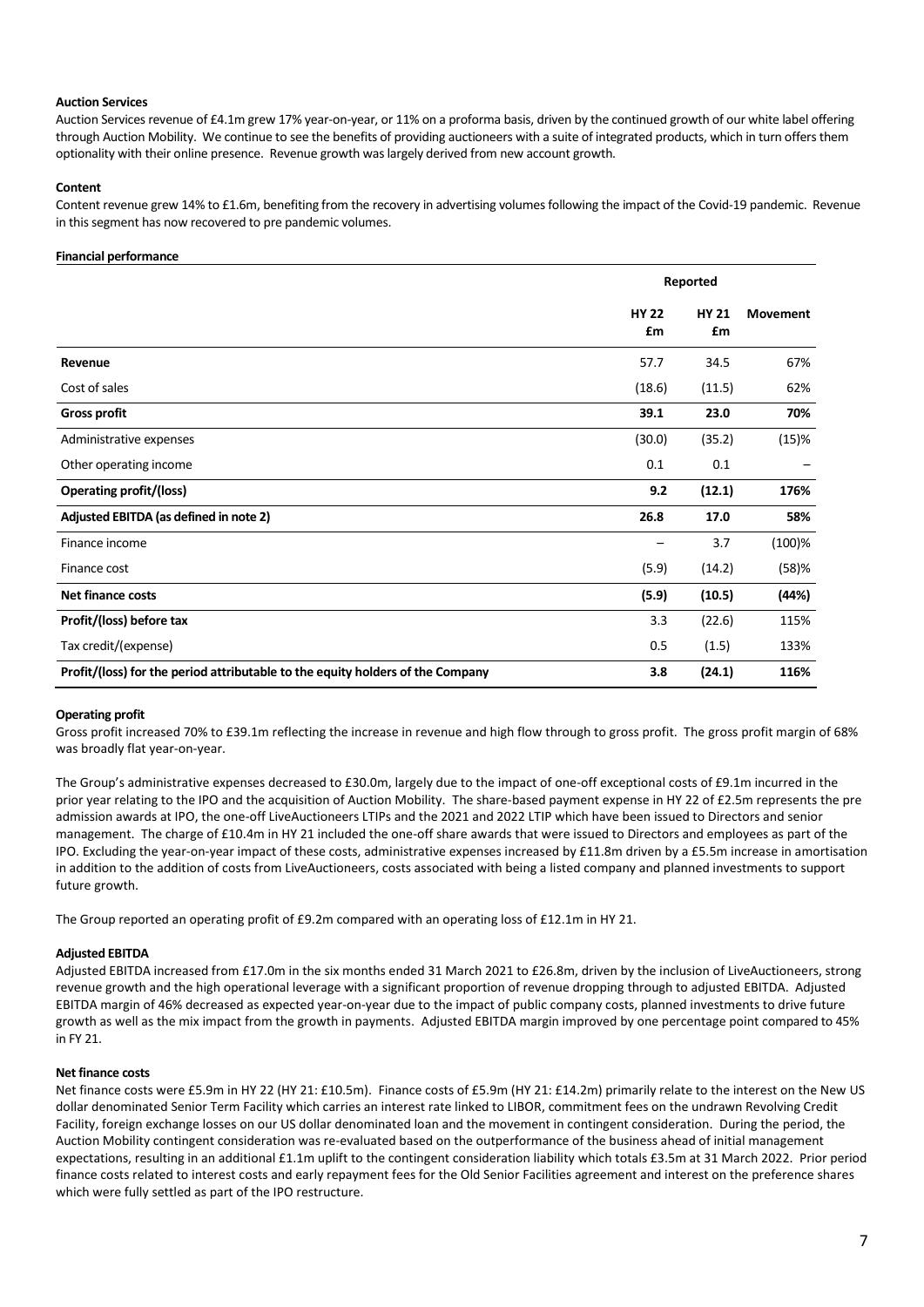# **Profit before tax**

After the impact of net finance costs, the Group reported a profit before tax of £3.3m (HY 21: loss of £22.6m).

# **Taxation**

In the period, there was a tax credit of £0.5m (HY 21: tax expense of £1.5m), arising from the profit in the period, net of a deferred tax liability rate adjustment which arose on the LiveAuctioneers intangible assets recognised.

The tax charge is based on the effective tax rate, estimated on a full year basis, being applied to the reported profit for the six months ended 31 March 2022. The Group's effective tax rate of 17% (HY 21: 7%) reflects the impact of the deferred tax liability rate adjustment.

# **Earnings/(loss) per share and adjusted earnings per share**

Basic earnings per share was 3.2p and diluted earnings per share was 3.1p for HY 22 compared to a loss of 37.1p in HY 21, due to the increase in profit before tax year-on-year. The weighted average number of shares in issue during the period was 120.2m (HY 21: 64.9m shares), with the increase year-on-year attributable to the equity raise via a cash-box placing for the LiveAuctioneers acquisition in June 2021.

Adjusted diluted earnings per share of 13.4p (HY 21: 0.9p) is based on profit after tax adjusted to exclude share-based payment expense, exceptional items (operating and finance costs), amortisation of acquired intangible assets and any related tax effects.

A reconciliation of the Group's diluted earnings per share to adjusted diluted earnings per share is set out in note 2.

#### **LiveAuctioneers acquisition**

On 1 October 2021, the Group acquired 100% of the equity share capital of LiveAuctioneers for total consideration of £404.0m. Of the total consideration, £28.3m was settled via equity instruments in ATG plc. When determining the consideration, the equity instruments were fair valued based on the share price as at the date the acquisition completed. LiveAuctioneers is the largest curated online marketplace for Art & Antiques in North America and the purpose of the acquisition was to further strengthen the Group's presence in this segment. The full acquisition accounting is detailed in note 9.

# **Foreign currency impact**

The Group's reported performance is sensitive to movements in both the US dollar and the euro against the British pound sterling. The pound sterling marginally weakened by 0.7% against the US dollar and strengthened by 5.3% on an average rate basis against the euro compared to HY 21, as shown in the table below.

|           | Average rate |      |                            |      | <b>Closing rate</b> |          |
|-----------|--------------|------|----------------------------|------|---------------------|----------|
|           | <b>HY 22</b> |      | HY 21 Movement HY 22 HY 21 |      |                     | Movement |
| Euro      | 1.19         | 1.13 | 5.3%                       | 1.18 | 1.17                | 0.9%     |
| US dollar | 1.34         | 1.35 | $(0.7\%)$                  | 1.31 | 1.38                | (5.1%)   |

When comparing revenue in HY 21 to HY 22, changes to currency exchange rates had an unfavourable impact on proforma revenue of £0.1m.

# **Statement of financial position**

Overall net assets at 31 March 2022 have increased by £43.1m to £482.6m since 30 September 2021. Total assets increased by £93.8m, and the main drivers for the increase were the goodwill and other intangibles of £449.3m recognised in respect of the LiveAuctioneers acquisition, net of the cash outflow of £376.8m for the purchase of LiveAuctioneers. Total liabilities increased by £50.7m, primarily due to an increase in the deferred tax liabilities of £44.7m arising from the LiveAuctioneers acquisition.

# **Cash flow and adjusted net debt**

Cash generated from operations (before tax) remained strong at £22.1m (HY 21: £8.7m) driven by the Group's high pass through of revenue to adjusted EBITDA and capital light model. Capital expenditure in the period was £1.8m (HY 21: £1.4m) and primarily related to investments in technology to support platform enhancements in addition to infrastructure to support more seamless dual listing across our marketplaces.

The New Senior Term Facility for \$204.0m was drawn down in full on 30 September 2021, prior to completion of the acquisition of LiveAuctioneers on 1 October 2021. Using the cash proceeds raised from the equity placing, (which was held in escrow as a 30 September 2021) and the New Senior Term Facility, the Group paid total cash consideration of £376.8m for LiveAuctioneers during the period.

Due to the impact of the acquisition, adjusted net debt increased to £119.7m as at 31 March 2022 (30 September 2021: adjusted net cash of £24.6m). The Group had cash in bank of £35.2m and borrowings of £154.9m (30 September 2021: cash in bank of £173.6m and borrowings of £149.0m).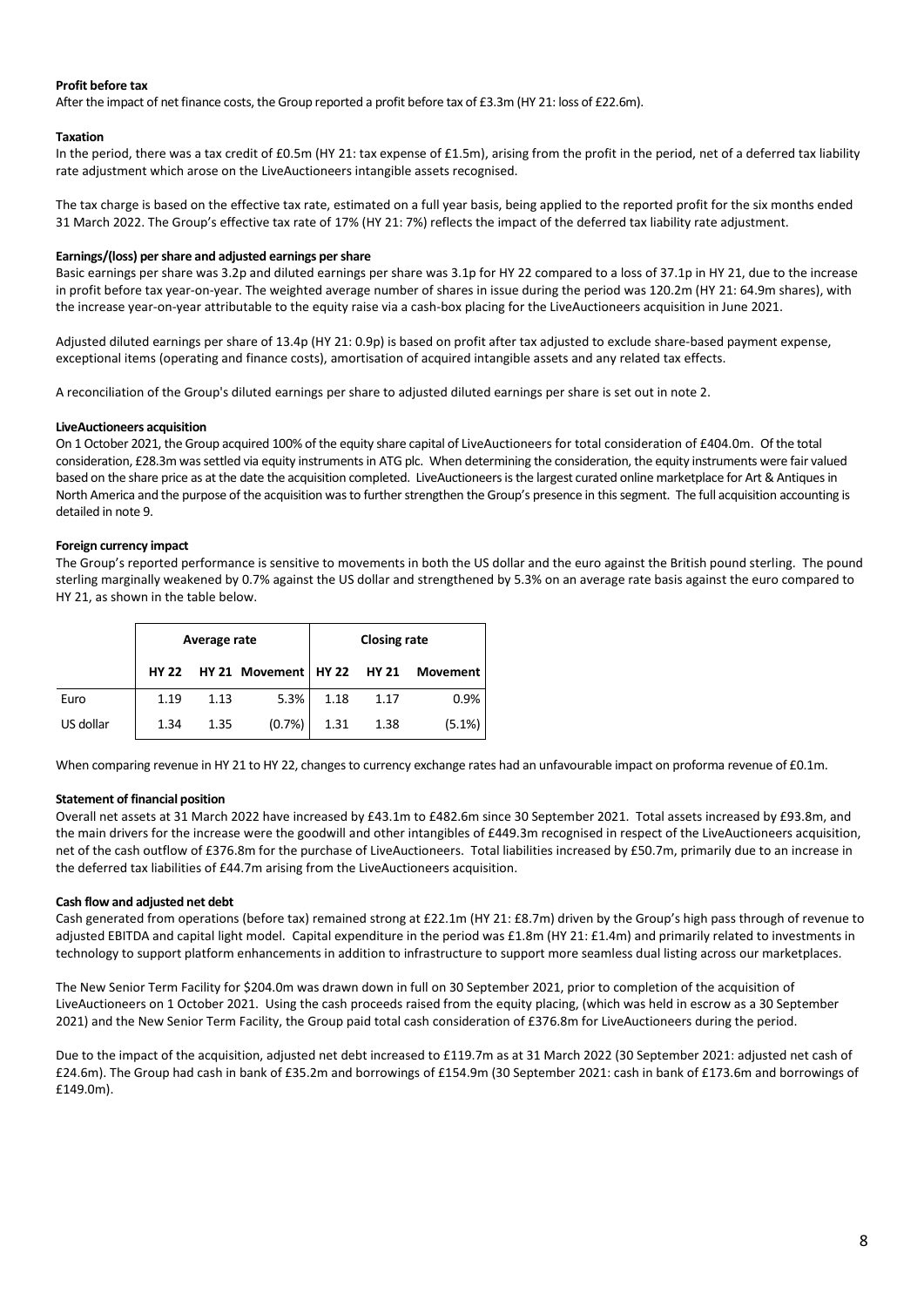The Group's adjusted free cash flow was £24.3m (HY 21: £14.5m), a conversion rate of 91% (HY 21: 86%). A reconciliation of cash generated from operations to adjusted free cash flow $^1$  and adjusted free cash flow conversion $^1$  is included below and note 2:

|                                                  | <b>HY 22</b> | <b>HY 21</b> |  |
|--------------------------------------------------|--------------|--------------|--|
|                                                  | £m           | £m           |  |
| <b>Adjusted EBITDA</b>                           | 26.8         | 17.0         |  |
| Cash generated from operations                   | 22.1         | 8.7          |  |
| Adjustments for:                                 |              |              |  |
| <b>Exceptional items</b>                         |              | 9.1          |  |
| Working capital from exceptional and other items | 4.0          | (1.8)        |  |
| Capital expenditure                              | (1.8)        | (1.4)        |  |
| <b>Adjusted free cash flow</b>                   | 24.3         | 14.5         |  |
| Adjusted free cash flow conversion               | 91%          | 86%          |  |

#### **Risk and uncertainties**

The Board retains ultimate responsibility for the Group's Risk Management Framework and continues to undertake ongoing monitoring to review the effectiveness of the Framework and ensure the principal risks of the Group are being appropriately mitigated in line with its risk appetite. The principal risks and uncertainties which could impact the Group for the remainder of the current financial year remain those detailed on pages 52 to 55 of the 2021 Annual Report available at www.auctiontechnologygroup.com. A summary of the risks is included as follows:

- 1. IT infrastructure stability and business continuity of auction platforms
- 2. IT infrastructure inability to keep pace with innovation and changes
- 3. Data security/data loss
- 4. Competition
- 5. Failure to deliver expected benefits from acquisitions and/or integrate the business into the Group effectively
- 6. Attracting and retaining skills/capabilities and succession planning
- 7. Regulatory compliance
- 8. Governance and internal control
- 9. Economic and geo-political uncertainty

The Directors note that the global geopolitical outlook suggests continuing potential for short-term volatility and instability across markets. A number of these risks and uncertainties could have an impact on the Group's performance over the remaining six months of the financial year and could cause actual results to differ from expected and historical results.

#### **Related parties**

Related party disclosures are detailed in note 15.

#### **Going concern**

In assessing the appropriateness of the going concern assumption, the Directors have considered the ability of the Group to meet the debt covenants and maintain adequate liquidity through the forecast period. The Group's forecasts and projections, taking account of reasonably possible changes in trading performance, show that the Group is able to operate comfortably within the level of its current facilities and meet its debt covenant obligations.

Sensitivities have been modelled to understand the impact of the various risks outlined above on the Group's performance and the Group's debt covenants/cash headroom, including consideration of a reasonable downside scenario. Given the current demand for services across the Group at the date of this report, the assumptions in these sensitivities, when taking into account the factors set out above, are considered to be unlikely to lead to a debt covenant breach or liquidity issues under both scenarios.

After making enquiries, the Directors have a reasonable expectation that the Group has adequate resources to continue in operational existence for the foreseeable future and that it remains appropriate to continue to adopt the going concern basis in preparing the financial information.

**Tom Hargreaves** Chief Financial Officer

> **1.** The Group provides alternative performance measures ("APMs") which are not defined or specified under the requirements of International Financial Reporting Standards as adopted by the EU. We believe these APMs provide readers with important additional information on our business and aid comparability. We have included a comprehensive list of the APMs in note 2 to the Condensed Consolidated Interim Financial Statements, with definitions, an explanation of how they are calculated, why we use them and how they can be reconciled to a statutory measure where relevant.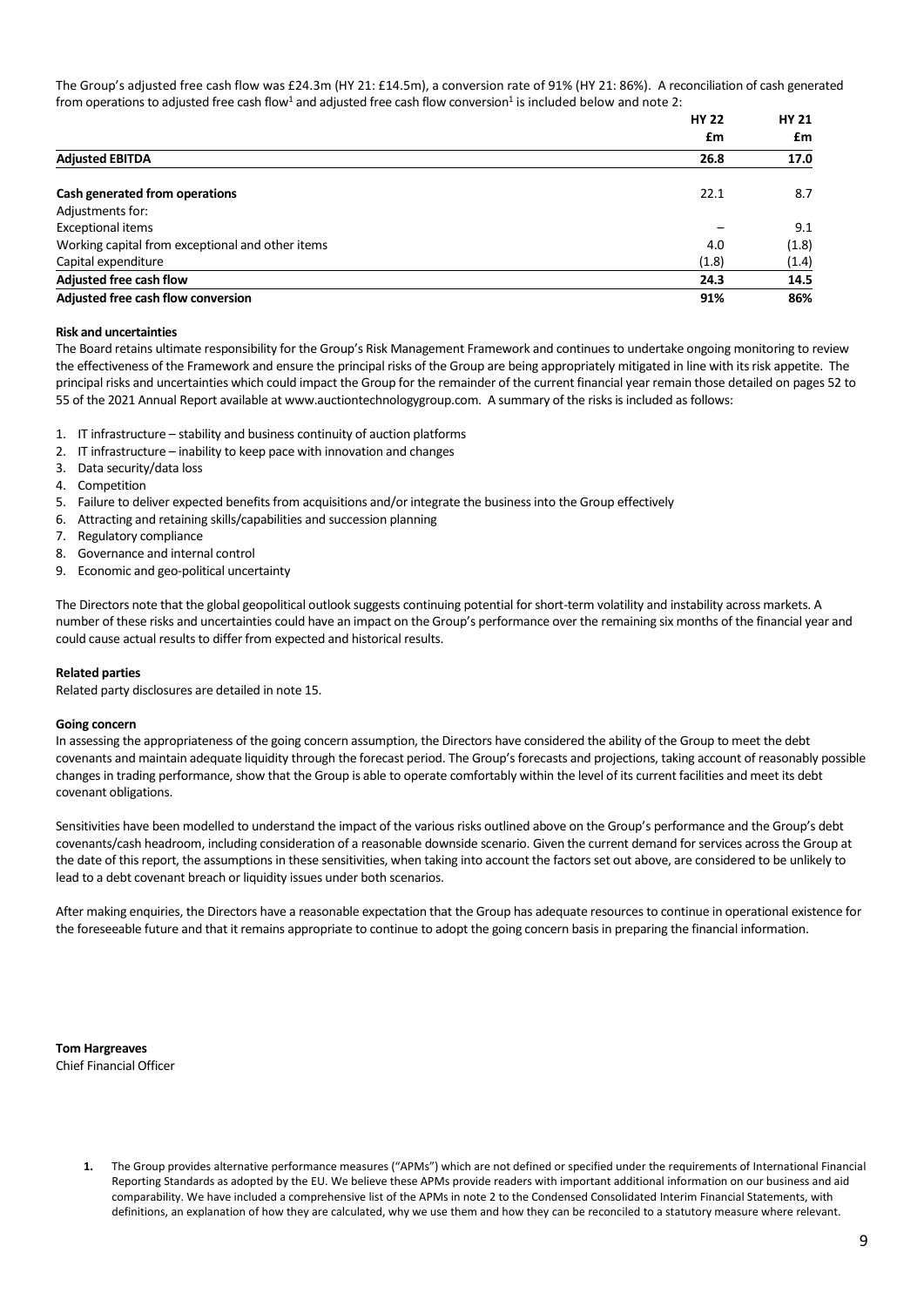# **Condensed Consolidated Statement of Profit or Loss and Other Comprehensive Income or Loss**

for the six months ended 31 March 2022

|                                                                                                       |      | <b>Unaudited</b><br>six months | Unaudited<br>six months | Audited<br>Year       |
|-------------------------------------------------------------------------------------------------------|------|--------------------------------|-------------------------|-----------------------|
|                                                                                                       |      | ended                          | ended                   | ended                 |
|                                                                                                       |      | 31 March                       |                         | 31 March 30 September |
|                                                                                                       | Note | 2022<br>£000                   | 2021<br>£000            | 2021<br>£000          |
| Revenue                                                                                               | 4,5  | 57,738                         | 34,488                  | 70,080                |
| Cost of sales                                                                                         |      | (18,607)                       | (11, 451)               | (24, 544)             |
| <b>Gross profit</b>                                                                                   |      | 39,131                         | 23,037                  | 45,536                |
| Administrative expenses                                                                               |      | (30,051)                       | (35, 193)               | (66, 506)             |
| Other operating income                                                                                |      | 103                            | 131                     | 346                   |
| <b>Operating profit/(loss)</b>                                                                        | 4    | 9,183                          | (12, 025)               | (20, 624)             |
| Finance income                                                                                        | 6    | 1                              | 3,697                   | 10,394                |
| Finance cost                                                                                          | 6    | (5,931)                        | (14, 237)               | (17,078)              |
| <b>Net finance costs</b>                                                                              | 6    | (5,930)                        | (10, 540)               | (6,684)               |
| Profit/(loss) before tax                                                                              | 4    | 3,253                          | (22, 565)               | (27, 308)             |
| Tax credit/(expense)                                                                                  | 7    | 539                            | (1,501)                 | (2, 322)              |
| Profit/(loss) for the period attributable to the equity holders of the Company                        |      | 3,792                          | (24,066)                | (29, 630)             |
| Other comprehensive income/(loss) for the period attributable to the equity<br>holders of the Company |      |                                |                         |                       |
| Items that may subsequently be transferred to profit and loss:                                        |      |                                |                         |                       |
| Foreign exchange differences on translation of foreign operations                                     |      | 10,520                         | (1, 594)                | (507)                 |
| Income tax relating to these items                                                                    |      | (1,805)                        |                         |                       |
| Other comprehensive income/(loss) for the period, net of tax                                          |      | 8,715                          | (1,594)                 | (507)                 |
| Total comprehensive income/(loss) for the period attributable to the equity holders<br>of the Company |      | 12,507                         | (25,660)                | (30, 137)             |
|                                                                                                       |      |                                |                         |                       |
| Earnings/(loss) per share                                                                             |      | р                              | р                       | р                     |

Basic 8 **3.2** (37.1) (33.6) Diluted 8 **3.1** (37.1) (33.6)

The above results are derived from continuing operations.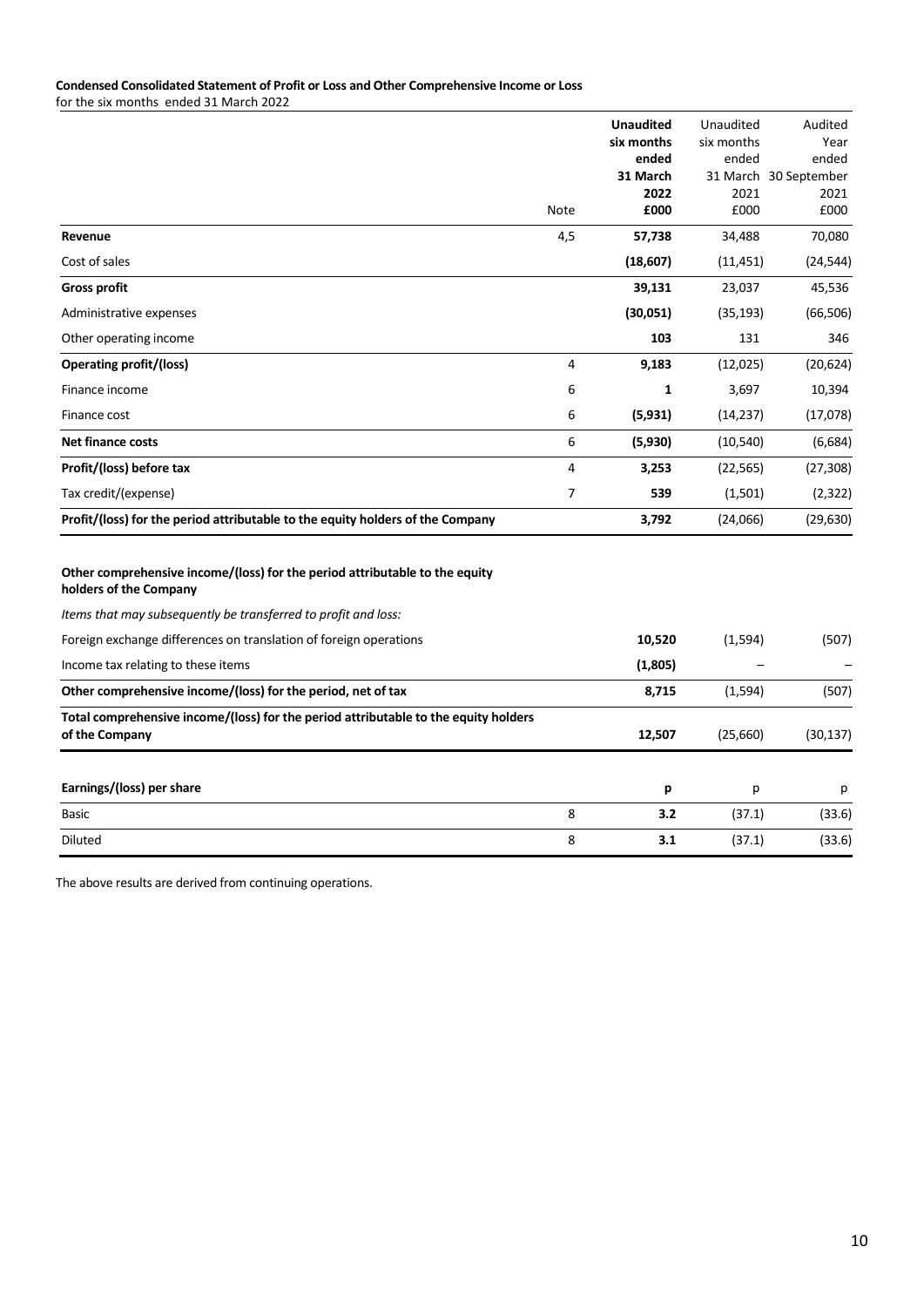# **Condensed Consolidated Statement of Financial Position**

as at 31 March 2022

|                                      |      | <b>Unaudited</b><br>31 March | Unaudited | Audited<br>31 March 30 September |
|--------------------------------------|------|------------------------------|-----------|----------------------------------|
|                                      |      | 2022                         | 2021      | 2021                             |
|                                      | Note | £000                         | £000      | £000                             |
| <b>ASSETS</b>                        |      |                              |           |                                  |
| <b>Non-current assets</b>            |      |                              |           |                                  |
| Goodwill                             | 10   | 430,703                      | 140,412   | 141,160                          |
| Other Intangible assets              | 10   | 227,506                      | 75,884    | 68,077                           |
| Property, plant and equipment        |      | 471                          | 379       | 379                              |
| Right of use assets                  |      | 1,919                        | 1,526     | 1,401                            |
| Deferred tax asset                   | 13   |                              |           | 366                              |
| Trade and other receivables          |      | 85                           | 85        | 85                               |
| <b>Total non-current assets</b>      |      | 660,684                      | 218,286   | 211,468                          |
| <b>Current assets</b>                |      |                              |           |                                  |
| Trade and other receivables          |      | 16,087                       | 10,307    | 9,699                            |
| Current tax asset                    |      | 826                          |           | 437                              |
| Cash and cash equivalents            | 11   | 35,219                       | 44,696    | 397,451                          |
| <b>Total current assets</b>          |      | 52,132                       | 55,003    | 407,587                          |
| <b>Total assets</b>                  |      | 712,816                      | 273,289   | 619,055                          |
| <b>LIABILITIES</b>                   |      |                              |           |                                  |
| <b>Non-current liabilities</b>       |      |                              |           |                                  |
| <b>Current tax liabilities</b>       |      | (1, 392)                     | (1,607)   | (1, 392)                         |
| Loans and borrowings                 | 12   | (140, 643)                   | (37, 981) | (148, 686)                       |
| Lease liabilities                    |      | (1,206)                      | (819)     | (775)                            |
| Deferred tax liabilities             | 13   | (50, 141)                    | (10, 538) | (9,260)                          |
| <b>Total non-current liabilities</b> |      | (193, 382)                   | (50, 945) | (160, 113)                       |
| <b>Current liabilities</b>           |      |                              |           |                                  |
| Trade and other payables             |      | (20, 607)                    | (13, 402) | (17, 310)                        |
| Current tax liabilities              |      | (1, 162)                     | (1,922)   | (1, 168)                         |
| Loans and borrowings                 | 12   | (14, 276)                    | (661)     | (353)                            |
| Lease liabilities                    |      | (837)                        | (743)     | (657)                            |
| <b>Total current liabilities</b>     |      | (36, 882)                    | (16, 728) | (19, 488)                        |
| <b>Total liabilities</b>             |      | (230, 264)                   | (67, 673) | (179, 601)                       |
| <b>Net assets</b>                    |      | 482,552                      | 205,616   | 439,454                          |
| <b>EQUITY</b>                        |      |                              |           |                                  |
| Share capital                        | 14   | 12                           | 10        | 12                               |
| Share premium                        |      | 235,903                      | 235,902   | 235,903                          |
| Other reserve                        |      | 238,385                      | 1,527     | 238,385                          |
| Capital redemption reserve           |      | 5                            | 5         | 5                                |
| Share option reserve                 |      | 32,157                       | 1,351     | 1,649                            |
| Foreign currency translation reserve |      | 9,573                        | (2,034)   | (947)                            |
| <b>Retained losses</b>               |      | (33, 483)                    | (31, 145) | (35, 553)                        |
| <b>Total equity</b>                  |      | 482,552                      | 205,616   | 439,454                          |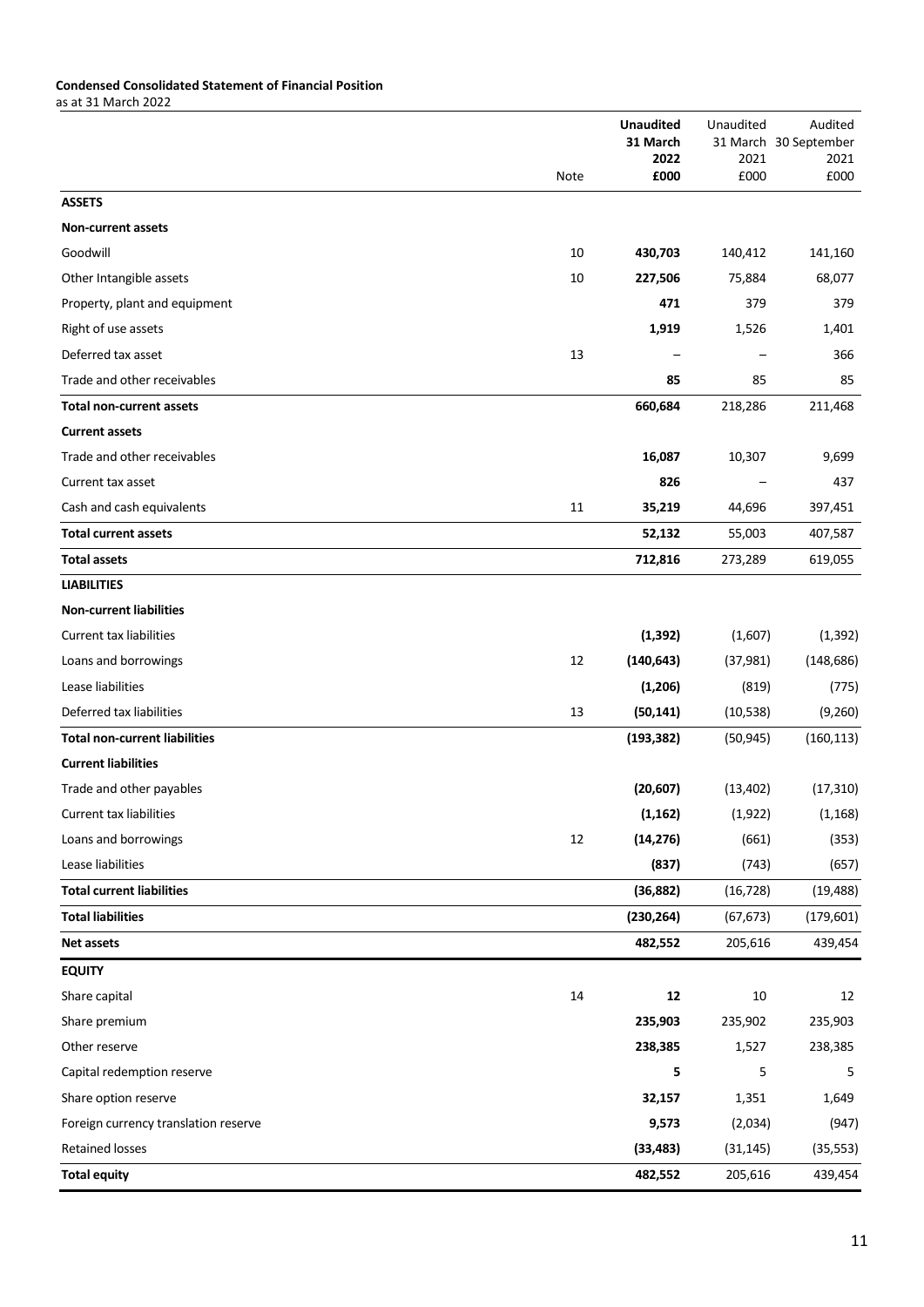# **Condensed Consolidated Statement of Changes in Equity**

for the six months ended 31 March 2022

|                                                                                                              | <b>Share</b><br>capital<br>£000 | <b>Share</b><br>premium<br>£000 | Other<br>reserve<br>£000 | Capital<br>redemption<br>reserve<br>£000 | <b>Share</b><br>option<br>reserve<br>£000 | Foreign<br>currency<br>translation<br>reserve<br>£000 | <b>Retained</b><br>losses<br>£000 | Total<br>equity<br>£000 |
|--------------------------------------------------------------------------------------------------------------|---------------------------------|---------------------------------|--------------------------|------------------------------------------|-------------------------------------------|-------------------------------------------------------|-----------------------------------|-------------------------|
| 1 October 2020                                                                                               | 11                              |                                 | 1,125                    |                                          | 276                                       | (440)                                                 | (16, 388)                         | (15, 416)               |
| <b>Comprehensive loss</b>                                                                                    |                                 |                                 |                          |                                          |                                           |                                                       |                                   |                         |
| Loss for the period                                                                                          |                                 |                                 |                          |                                          |                                           |                                                       | (29, 630)                         | (29, 630)               |
| Other comprehensive loss                                                                                     |                                 |                                 |                          |                                          |                                           | (507)                                                 |                                   | (507)                   |
|                                                                                                              |                                 |                                 |                          |                                          |                                           | (507)                                                 | (29, 630)                         | (30, 137)               |
| <b>Transactions with owners</b>                                                                              |                                 |                                 |                          |                                          |                                           |                                                       |                                   |                         |
| Issue of ordinary shares as consideration for a<br>business combination, net of transaction<br>costs and tax | 6                               | 235,903                         | 237,260                  |                                          |                                           |                                                       |                                   | 473,169                 |
| Share buyback of ordinary shares, net of tax                                                                 | (5)                             |                                 |                          | 5                                        |                                           |                                                       |                                   |                         |
| Movement in equity-settled share-based<br>payments                                                           |                                 |                                 |                          |                                          | 1,373                                     |                                                       | 10,401                            | 11,774                  |
| Tax relating to items taken directly to equity                                                               |                                 |                                 |                          |                                          |                                           |                                                       | 64                                | 64                      |
| 30 September 2021                                                                                            | 12                              | 235,903                         | 238,385                  | 5                                        | 1,649                                     | (947)                                                 | (35, 553)                         | 439,454                 |
| Comprehensive income                                                                                         |                                 |                                 |                          |                                          |                                           |                                                       |                                   |                         |
| Profit for the period                                                                                        |                                 |                                 |                          |                                          |                                           |                                                       | 3,792                             | 3,792                   |
| Other comprehensive income/(loss)                                                                            |                                 |                                 |                          |                                          |                                           | 10,520                                                | (1,805)                           | 8,715                   |
|                                                                                                              |                                 |                                 |                          |                                          |                                           | 10,520                                                | 1,987                             | 12,507                  |
| <b>Transactions with owners</b>                                                                              |                                 |                                 |                          |                                          |                                           |                                                       |                                   |                         |
| Issue of options as consideration for a<br>business, net of transactions costs and tax                       |                                 |                                 |                          |                                          | 28,346                                    |                                                       |                                   | 28,346                  |
| Movement in equity-settled share-based<br>payments                                                           |                                 |                                 |                          |                                          | 2,162                                     |                                                       | 51                                | 2,213                   |
| Tax relating to items taken directly to equity                                                               |                                 |                                 |                          |                                          |                                           |                                                       | 32                                | 32                      |
| 31 March 2022                                                                                                | 12                              | 235,903                         | 238,385                  | 5                                        | 32,157                                    | 9,573                                                 | (33, 483)                         | 482,552                 |

|                                                                                                              | <b>Share</b><br>capital<br>£000 | <b>Share</b><br>premium<br>£000 | Other<br>reserve<br>£000 | Capital<br>redemption<br>reserve<br>£000 | Share<br>option<br>reserve<br>£000 | Foreign<br>currency<br>translation<br>reserve<br>£000 | Retained<br>losses<br>£000 | Total<br>equity<br>£000 |
|--------------------------------------------------------------------------------------------------------------|---------------------------------|---------------------------------|--------------------------|------------------------------------------|------------------------------------|-------------------------------------------------------|----------------------------|-------------------------|
| 1 October 2020                                                                                               | 11                              |                                 | 1,125                    |                                          | 276                                | (440)                                                 | (16, 388)                  | (15, 416)               |
| <b>Comprehensive loss</b>                                                                                    |                                 |                                 |                          |                                          |                                    |                                                       |                            |                         |
| Loss for the period                                                                                          |                                 |                                 |                          |                                          |                                    | -                                                     | (24,066)                   | (24,066)                |
| Other comprehensive loss                                                                                     |                                 |                                 |                          |                                          |                                    | (1, 594)                                              |                            | (1, 594)                |
|                                                                                                              |                                 |                                 |                          |                                          |                                    | (1, 594)                                              | (24,066)                   | (25,660)                |
| <b>Transactions with owners</b>                                                                              |                                 |                                 |                          |                                          |                                    |                                                       |                            |                         |
| Issue of ordinary shares as consideration for a<br>business combination, net of transaction<br>costs and tax | 4                               | 235,902                         | 402                      |                                          |                                    |                                                       |                            | 236,308                 |
| Share buyback of ordinary shares, net of tax                                                                 | (5)                             |                                 |                          | 5                                        |                                    |                                                       |                            |                         |
| Movement in equity-settled share-based<br>payments                                                           |                                 |                                 |                          | $\qquad \qquad$                          | 1,075                              |                                                       | 9,309                      | 10,384                  |
| 31 March 2021                                                                                                | 10                              | 235,902                         | 1,527                    | 5.                                       | 1,351                              | (2,034)                                               | (31, 145)                  | 205,616                 |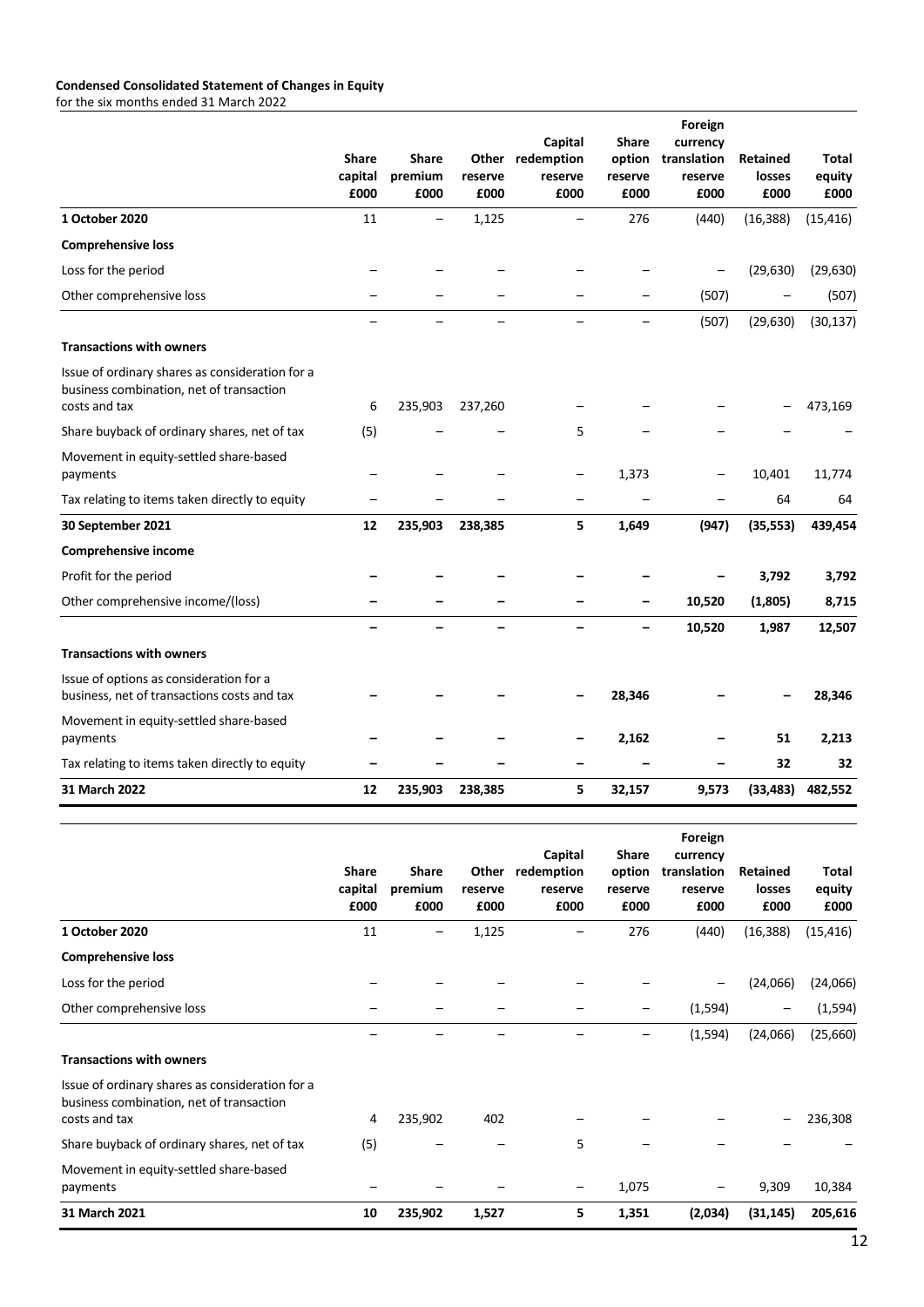|                                                      |      | <b>Unaudited</b><br>six months<br>ended<br>31 March<br>2022 | Unaudited<br>six months<br>ended<br>2021 | Audited<br>Year<br>ended<br>31 March 30 September<br>2021 |
|------------------------------------------------------|------|-------------------------------------------------------------|------------------------------------------|-----------------------------------------------------------|
|                                                      | Note | £000                                                        | £000                                     | £000                                                      |
| Cash flows from operating activities                 |      |                                                             |                                          |                                                           |
| Profit/(loss) before tax                             |      | 3,253                                                       | (22, 565)                                | (27, 308)                                                 |
| Adjustments for:                                     |      |                                                             |                                          |                                                           |
| Amortisation of acquired intangible assets           | 10   | 12,855                                                      | 6,772                                    | 13,219                                                    |
| Amortisation of internally generated software        | 10   | 1,725                                                       | 2,310                                    | 4,576                                                     |
| Depreciation of property, plant and equipment        |      | 135                                                         | 116                                      | 228                                                       |
| Depreciation of right of use assets                  |      | 467                                                         | 355                                      | 743                                                       |
| Share-based payment expense                          |      | 2,450                                                       | 10,384                                   | 11,892                                                    |
| Net exchange differences                             |      | 25                                                          | (217)                                    |                                                           |
| Net finance costs                                    | 6    | 5,930                                                       | 10,540                                   | 6,684                                                     |
| Increase in trade and other receivables              |      | (2,707)                                                     | (591)                                    | (439)                                                     |
| (Decrease)/increase in trade and other payables      |      | (2,073)                                                     | 1,573                                    | 6,271                                                     |
| Cash generated by operations                         |      | 22,060                                                      | 8,677                                    | 15,866                                                    |
| Income taxes paid                                    |      | (6, 123)                                                    | (2,311)                                  | (6,090)                                                   |
| Net cash generated from operating activities         |      | 15,937                                                      | 6,366                                    | 9,776                                                     |
| Cash flows from investing activities                 |      |                                                             |                                          |                                                           |
| Acquisition of subsidiaries, net of cash acquired    | 9    | (358, 763)                                                  | (24, 948)                                | (24, 948)                                                 |
| Payment for internally generated software            | 10   | (1,621)                                                     | (1, 367)                                 | (1,956)                                                   |
| Payment for property, plant and equipment            |      | (130)                                                       | (40)                                     | (149)                                                     |
| Payment of deferred consideration                    |      |                                                             | (234)                                    | (234)                                                     |
| Net cash used in investing activities                |      | (360, 514)                                                  | (26, 589)                                | (27, 287)                                                 |
| Cash flows from financing activities                 |      |                                                             |                                          |                                                           |
| Payment of contingent consideration                  |      | (18, 517)                                                   | (492)                                    | (492)                                                     |
| Repayment of loans and borrowings                    |      | (359)                                                       | (70, 013)                                | (108, 956)                                                |
| Repayment of preference shares                       |      |                                                             | (117, 716)                               | (117, 716)                                                |
| Proceeds from loans and borrowings                   |      |                                                             | 25,382                                   | 176,639                                                   |
| Proceeds from the issue of preference shares         |      |                                                             | 714                                      | 714                                                       |
| Interest element of lease payments                   |      | (73)                                                        | (45)                                     | (74)                                                      |
| Capital element of lease payments                    |      | (481)                                                       | (356)                                    | (742)                                                     |
| Issue of new share capital, net of share issue costs |      |                                                             | 235,906                                  | 473,158                                                   |
| Interest paid                                        |      | (1,608)                                                     | (21, 951)                                | (26, 428)                                                 |
| Net cash (used in)/generated by financing activities |      | (21,038)                                                    | 51,429                                   | 396,103                                                   |
| Cash and cash equivalents at beginning of the period |      | 397,451                                                     | 14,193                                   | 14,193                                                    |
| Net (decrease)/increase in cash and cash equivalents |      | (365, 615)                                                  | 31,206                                   | 378,592                                                   |
| Effect of foreign exchange rate changes              |      | 3,383                                                       | (703)                                    | 4,666                                                     |
| Cash and cash equivalents at the end of the period   |      | 35,219                                                      | 44,696                                   | 397,451                                                   |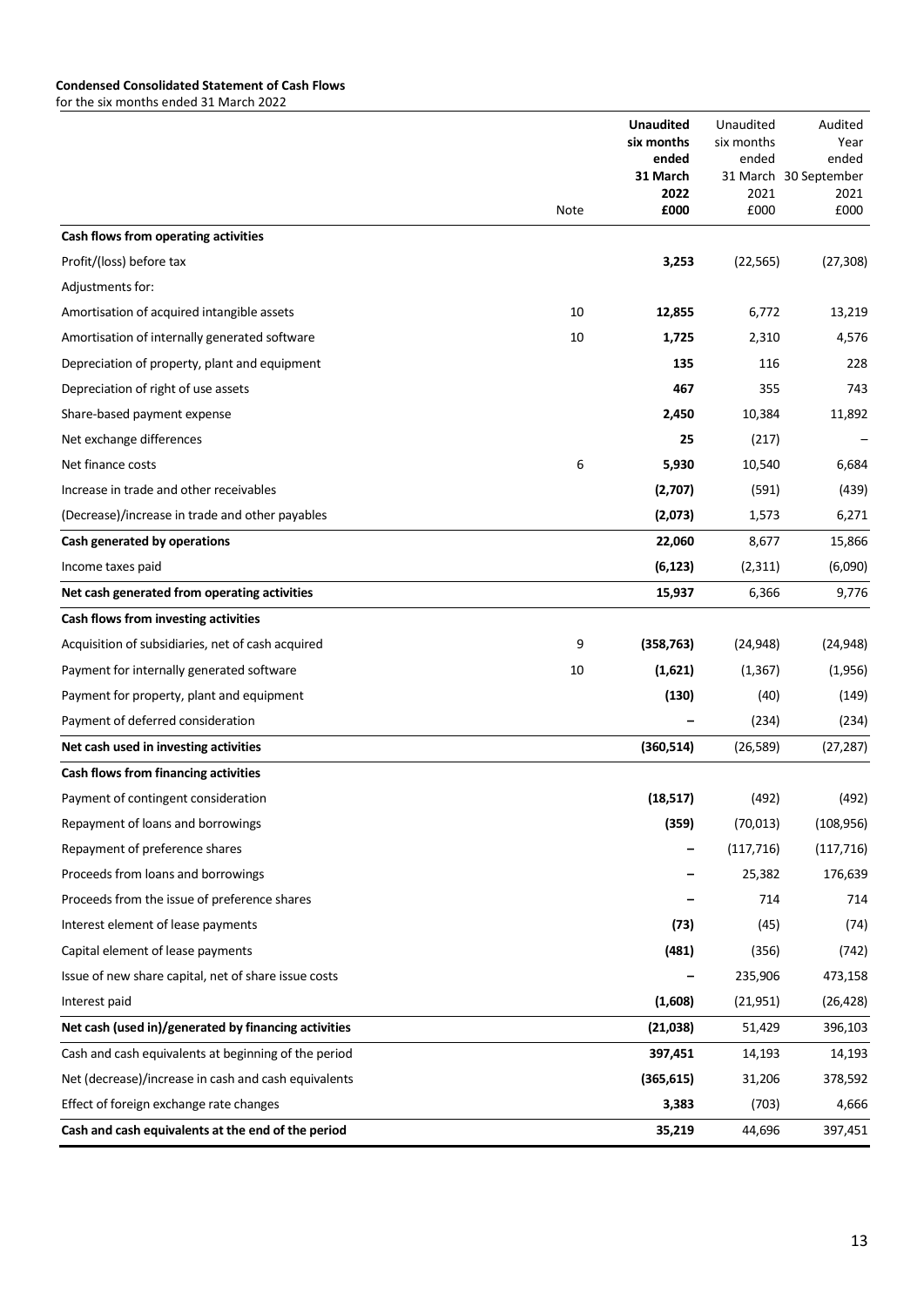# **Notes to the Condensed Consolidated Interim Financial Statements**

#### **1. Accounting policies**

## **General information**

Auction Technology Group plc (the "Company") is a company incorporated in the United Kingdom under the Companies Act. The Company is a public company limited by shares and is registered in England and Wales.

These Condensed Consolidated Interim Financial Statements have been approved for issue on 18 May 2022.

These Condensed Consolidated Interim Financial Statements for the period do not constitute statutory financial statements within the meaning of s434 of the Companies Act 2006. Statutory accounts for the year ended 30 September 2021 have been delivered to the Registrar of Companies. They are also available on the Group's website (www.auctiontechnologygroup.com). The audit report for those accounts was unqualified, did not draw attention to any matters by way of emphasis without qualifying the report and did not contain a statement under 498(2) or (3) of the Companies Act 2006. These Condensed Consolidated Interim Financial Statements have been reviewed and not audited.

#### **Basis of preparation**

These Condensed Consolidated Interim Financial Statements have been prepared in accordance with United Kingdom adopted International Accounting Standard 34, "Interim Financial Reporting". The Condensed Consolidated Interim Financial Statements do not include all the information required for full annual financial statements and should be read in conjunction with the Group's Annual Report and Accounts for the period ended 30 September 2021 which have been prepared in accordance with the requirements of the Companies Act 2006.

In determining the information to be disclosed in the notes to the Condensed Consolidated Interim Financial statements in accordance with IAS 34, the Group has taken into account its materiality in relation to these Condensed Consolidated Interim Financial Statements.

The Condensed Consolidated Interim Financial Statements have been prepared under the historical cost convention, except for certain financial instruments which have been measured at fair value.

The accounting policies applied in these Condensed Consolidated Interim Financial Statements are the same as those applied in the most recent annual financial statements. Taxes on income in the interim period is recognised by applying the effective tax rate that would be applicable to expected total annual profit or loss for the twelve-month period to the period's result.

The Group's contingent consideration is classified as level 3 (for further details of fair valuation methods used see note 3 and 9). There are no other financial instruments measured at fair value on a recurring basis.

#### **Going concern**

The Directors have undertaken the going concern assessment for the Group, taking into consideration the Group's business model, strategy and principal risks. As part of the going concern review the Directors have reviewed the Group's forecasts and projections, assessed the headroom on the Group's current facilities and the banking covenants. This has been considered under a base case and several plausible but severe downside scenarios.

These scenarios include significant reduction in commission revenue due to THV reduction, significant reduction in commission revenue due to online share decline and delay in the roll-out of payments technology across the Group. None of these scenarios individually, or collectively threaten the Group's ability to continue as a going concern. Even in the combined downside scenario modelled (the combination of all downside scenarios occurring at once) the Group would be able to operate within the level of its current available debt facilities and covenants. As at 31 March 2022 the Group has adjusted net debt of £119.7m and is in a net current asset position.

After due consideration, the Directors have concluded that there is a reasonable expectation that the Group has adequate resources to continue in operational existence for at least 12 months from the date of this report. For this reason, the Directors continue to adopt the going concern basis in preparing these Condensed Consolidated Interim Financial Statements for the Group.

# **2. Alternative performance measures**

The Group uses a number of alternative performance measures ("APMs") in addition to those measures reported in accordance with IFRS. Such APMs are not defined terms under IFRS and are not intended to be a substitute for any IFRS measure. The Directors believe that the APMs are important when assessing the ongoing financial and operating performance of the Group and do not consider them to be more important than, or superior to, their equivalent IFRS. The APMs improve the comparability of information between reporting periods by adjusting for factors such as one-off items and the timing of acquisitions.

The APMs are used internally in the management of the Group's business performance, budgeting and forecasting, and for determining Executive Directors' remuneration and that of other management throughout the business. The APMs are also presented externally to meet investors' requirements for further clarity and transparency of the Group's financial performance. Where items of profits or costs are being excluded in an APM, these are included elsewhere in our reported financial information as they represent actual income or costs of the Group.

Other commentary within the CFO's Review, should be referred to in order to fully appreciate all the factors that affect the Group.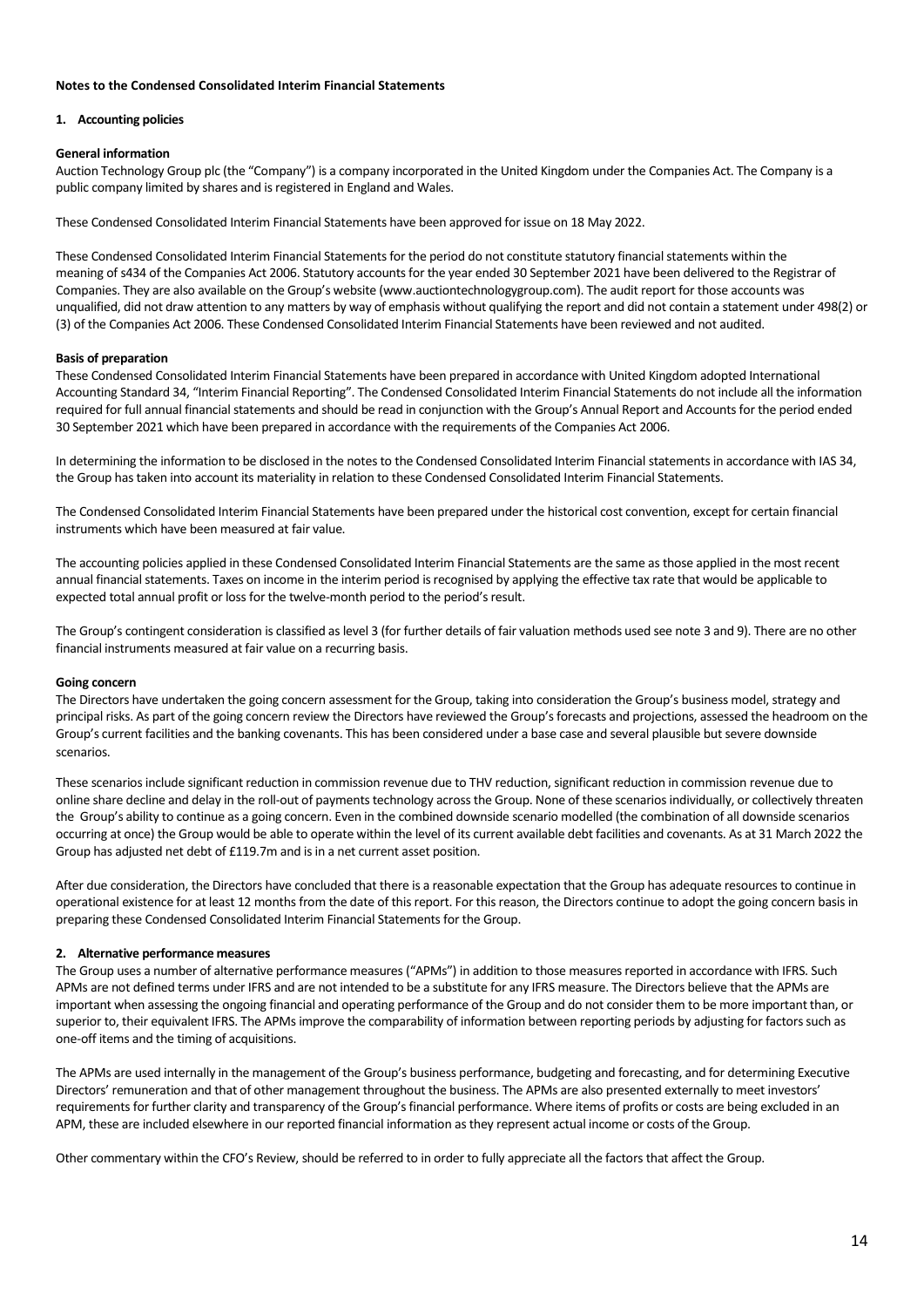# **Adjusted EBITDA**

Adjusted EBITDA is the measure used by the Directors to assess the trading performance of the Group's businesses and is the measure of segment profit.

Adjusted EBITDA represents profit/(loss) before taxation, finance costs, depreciation and amortisation, share-based payment expense and exceptional operating items. Adjusted EBITDA at segment level is consistently defined but excludes central administration costs including Directors' salaries.

The following table provides a reconciliation from profit/(loss) before tax to adjusted EBITDA:

|                                                         | <b>Unaudited</b><br>six months<br>ended<br>31 March<br>2022<br>£000 | Unaudited<br>six months<br>ended<br>2021<br>£000 | Audited<br>Year<br>ended<br>31 March 30 September<br>2021<br>£000 |
|---------------------------------------------------------|---------------------------------------------------------------------|--------------------------------------------------|-------------------------------------------------------------------|
| Profit/(loss) before tax                                | 3,253                                                               | (22, 565)                                        | (27, 308)                                                         |
| Adjustments for:                                        |                                                                     |                                                  |                                                                   |
| Net finance costs (note 6)                              | 5,930                                                               | 10,540                                           | 6,684                                                             |
| Amortisation of acquired intangible assets (note 10)    | 12,855                                                              | 6,772                                            | 13,219                                                            |
| Amortisation of internally generated software (note 10) | 1,725                                                               | 2,310                                            | 4,576                                                             |
| Depreciation of property, plant and equipment           | 135                                                                 | 116                                              | 228                                                               |
| Depreciation of right of use assets                     | 467                                                                 | 355                                              | 743                                                               |
| Share-based payment expense                             | 2,450                                                               | 10,384                                           | 11,892                                                            |
| <b>Exceptional operating items</b>                      |                                                                     | 9,064                                            | 21,765                                                            |
| <b>Adjusted EBITDA</b>                                  | 26,815                                                              | 16,976                                           | 31,799                                                            |

The following table provides the calculation of adjusted EBITDA margin which represents adjusted EBITDA divided by revenue:

|                             | <b>Unaudited</b><br>six months<br>ended<br>31 March<br>2022<br>£000 | Unaudited<br>six months<br>ended<br>2021<br>£000 | Audited<br>Year<br>ended<br>31 March 30 September<br>2021<br>£000 |
|-----------------------------|---------------------------------------------------------------------|--------------------------------------------------|-------------------------------------------------------------------|
| Reported revenue (note 4,5) | 57,738                                                              | 34,488                                           | 70,080                                                            |
| <b>Adjusted EBITDA</b>      | 26,815                                                              | 16,976                                           | 31,799                                                            |
| Adjusted EBITDA margin      | 46.4%                                                               | 49.2%                                            | 45.4%                                                             |

The basis for treating these items as adjusting is as follows:

# **Share-based payment expense**

The Group issued several share awards to employees and Directors before and post IPO and operates employee share schemes. Income statement charges relating to such schemes are significant non-cash charges (and related expenses) and are driven by a valuation model which references the Group's share price. As the share based payment expense currently includes significant charges related to the IPO awards and one-off grants made to LiveAuctioneers management, these charges are not currently representative of the Group's steady state operational performance.

# **Exceptional operating items**

The Group applies judgement in identifying significant items of income and expenditure that are disclosed separately from other administrative expenses as exceptional where, in the judgement of the Directors, they need to be disclosed separately by virtue of their nature or size in order to obtain a clear and consistent presentation of the Group's ongoing business performance. Such items could include, but may not be limited to, listing costs associated with the IPO, costs associated with business combinations, gains and losses on the disposal of businesses, significant reorganisation or restructuring costs and impairment of goodwill and acquired intangible assets. Any item classified as an exceptional item will be significant and not attributable to ongoing operations and will be subject to specific quantitative and qualitative thresholds set by and approved by the Directors prior to being classified as exceptional.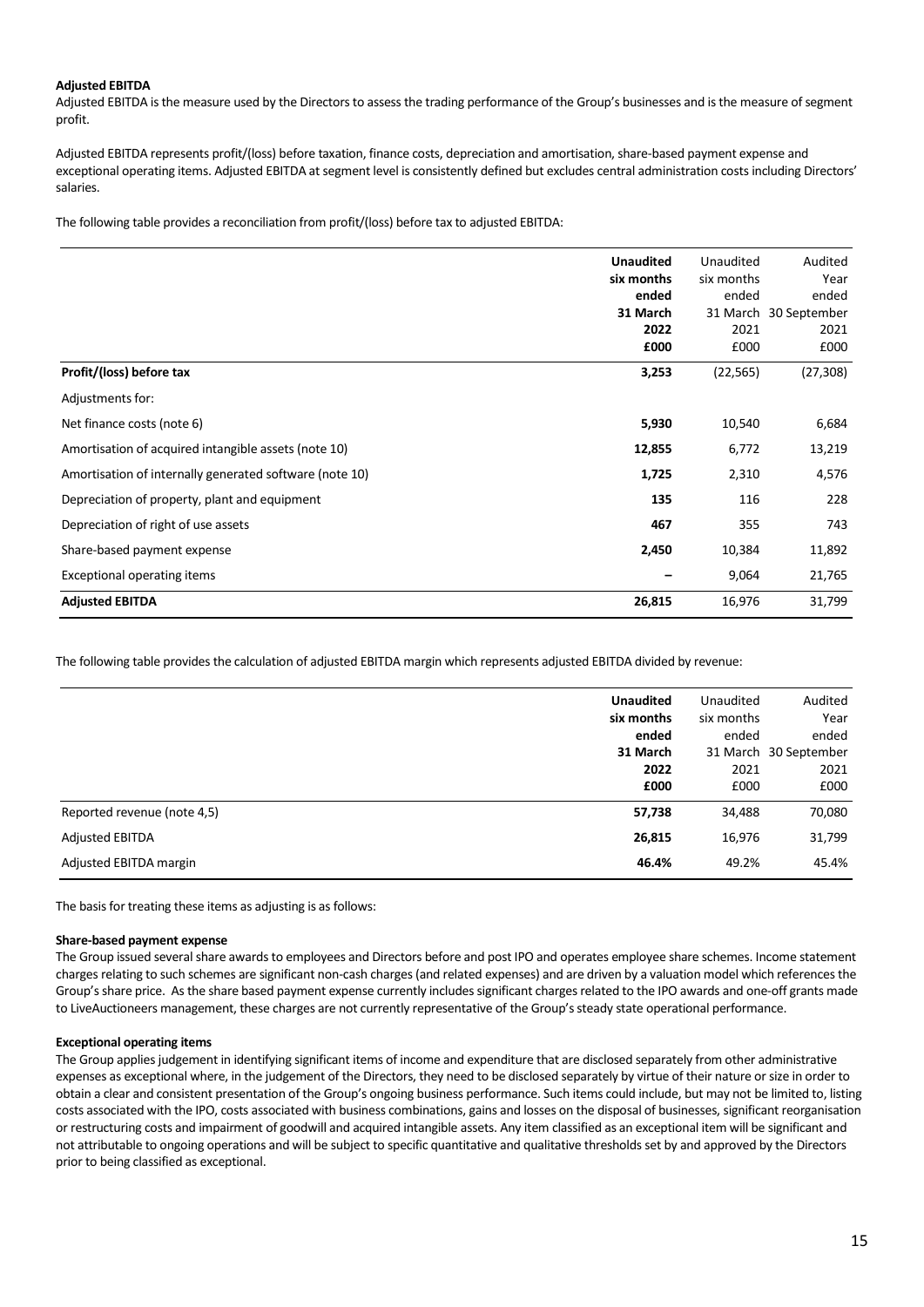|                                    | <b>Unaudited</b><br>six months<br>ended | Unaudited<br>six months<br>ended | Audited<br>Year<br>ended |
|------------------------------------|-----------------------------------------|----------------------------------|--------------------------|
|                                    | 31 March                                |                                  | 31 March 30 September    |
|                                    | 2022<br>£000                            | 2021<br>£000                     | 2021<br>£000             |
| <b>Acquisition costs</b>           | $\overline{\phantom{0}}$                | (1,300)                          | (13, 323)                |
| Listing costs                      | -                                       | (7, 764)                         | (8, 442)                 |
| <b>Exceptional operating items</b> | —                                       | (9,064)                          | (21, 765)                |

There were no exceptional operating items for the six months ended 31 March 2022.

For the six months ended 31 March 2021, the Group's exceptional costs were in respect of the listing costs of the IPO and the acquisition costs relating to the acquisition of Auction Mobility LLC on 16 October 2020.

For the year ended 30 September 2021, the Group's exceptional operating costs were in respect of listing costs of the IPO and the acquisition costs relating to the acquisition of the LiveAuctioneers (see note 9) and Auction Mobility LLC.

The business has undertaken focused acquisitive activity which has been strategically implemented to increase income, service range and critical mass of the Group. Acquisition costs comprise legal, professional and other consultancy expenditure incurred. The net cash outflow related to exceptional operating items in the period is £3,962,000 (31 March 2021: £9,651,000, 30 September 2021: £19,058,000).

#### **Adjusted earnings and adjusted diluted earnings per share**

Adjusted earnings and adjusted diluted earnings per share exclude share-based payment expense, exceptional items (operating and finance), amortisation of acquired intangible assets, and any related tax effects.

The basis for treating these items as adjusting is as follows:

#### **Amortisation of intangible assets including software acquired through business combinations**

The amortisation of acquired intangibles arises from the purchase consideration of a number of separate acquisitions. These acquisitions are portfolio investment decisions that took place at different times and are balance sheet items that relate to M&A activity rather than the trading performance of the business. The calculation for period ending 31 March 2021 and 30 September 2021 has been restated to include an adjustment for acquired software intangibles assets as well as customer relationships, brands and non-compete agreements.

# **Exceptional finance items**

Exceptional finance items include foreign exchange differences arising on the revaluation of the foreign currency loans and cash held on escrow (restricted cash), movements in contingent consideration and costs incurred on the early repayment of loan costs. These exceptional finance items are excluded from adjusted earnings to provides readers with helpful additional information on the performance of the business across periods because it is consistent with how the business performance is reported and assessed by the Board.

# **Adjusted number of ordinary sharesfor HY 21 and FY 21**

The adjusted number of ordinary shares for 31 March 2021 and 30 September 2021 reflects the number of shares in issue at IPO adjusted for the dilutive effect from non-vested/non-exercised ordinary shares granted after the IPO through Long Term Incentive Plan awards to the Executive Directors and other senior management.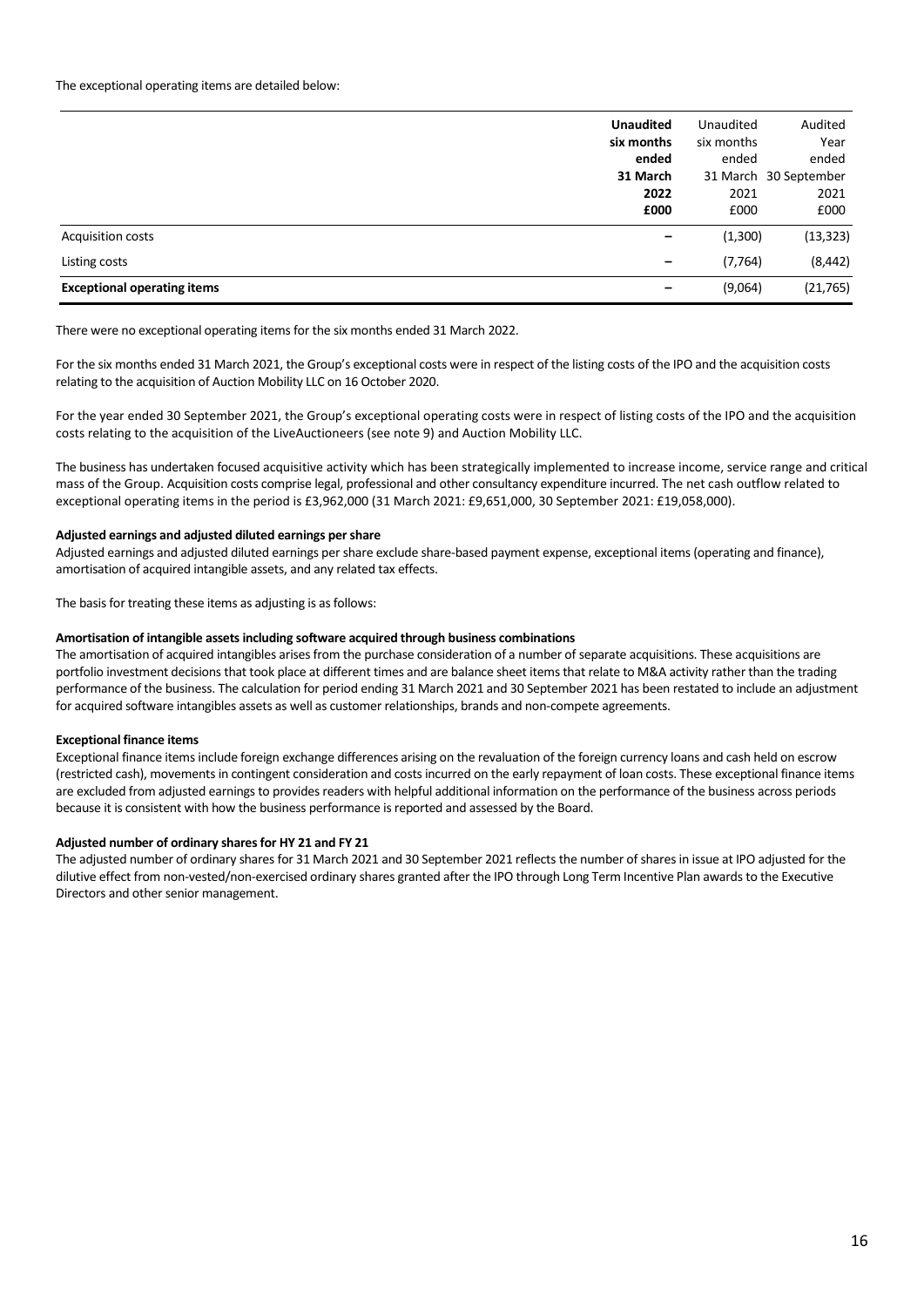The following table provides a reconciliation from profit/(loss) after tax to adjusted earnings:

| Reported weighted average number of shares                       | <b>Number</b><br>120,205,794 | Number<br>64,893,047 | Number<br>88,248,037          |
|------------------------------------------------------------------|------------------------------|----------------------|-------------------------------|
|                                                                  |                              |                      |                               |
| <b>Adjusted earnings</b>                                         | 16,318                       | 869                  | 9,200                         |
| Tax on adjusted items                                            | (5, 318)                     | (641)                | (2, 394)                      |
| <b>Exceptional operating items</b>                               |                              | 9,064                | 21,765                        |
| Share-based payment expense                                      | 2,450                        | 10,384               | 11,892                        |
| Exceptional finance items                                        | 2,539                        | (644)                | (5,652)                       |
| Amortisation of acquired intangible assets                       | 12,855                       | 6,772                | 13,219                        |
| Adjustments for:                                                 |                              |                      |                               |
| Profit/(loss) attributable to equity shareholders of the Company | 3,792                        | (24,066)             | (29, 630)                     |
|                                                                  | £000                         | £000                 | £000                          |
|                                                                  |                              | (restated)           | (restated)                    |
|                                                                  | 31 March<br>2022             | 2021                 | 31 March 30 September<br>2021 |
|                                                                  | ended                        | ended                | ended                         |
|                                                                  | six months                   | six months           | Year                          |
|                                                                  | <b>Unaudited</b>             | Unaudited            | Audited                       |

| Weighted average number of shares held by the Trust | (26,501)    | $\overline{\phantom{m}}$ | (622)       |
|-----------------------------------------------------|-------------|--------------------------|-------------|
| Effect of dilutive share options                    | 2,015,643   | 7.330                    | 128.106     |
| Number of ordinary shares and dilutive options      | 122,194,936 | 100.007.330              | 100.127.484 |
|                                                     |             |                          | D.          |
| Adjusted diluted earnings per share (in pence)      | 13.4        | 0.9                      | 9.2         |

#### **Proforma revenue**

The Group has made certain acquisitions that have affected the comparability of the Group's results. To aid comparisons between HY 22 and HY 21 in the CFO's review, the prior period results have been presented to include the full year results as if the acquisition of Platinum Parent Inc. ("LiveAuctioneers") and Auction Mobility LLC ("Auction Mobility") had occurred on 1 October 2020. In addition, proforma revenue is stated at constant exchange rates with the prior year comparatives being restated using current year exchange rates. This measure is presented as a means of eliminating the effects of exchange rate fluctuations on the period-on-period reported results.

The following table provides a reconciliation of proforma revenue from reported results for the six months ended 31 March 2021:

|                                | Unaudited  |
|--------------------------------|------------|
|                                | six months |
|                                | ended      |
|                                | 31 March   |
|                                | 2021       |
|                                | £000       |
| <b>Reported revenue</b>        | 34,488     |
| Acquisition related adjustment | 15,329     |
| Constant currency adjustment   | 89         |
| Proforma revenue               | 49,906     |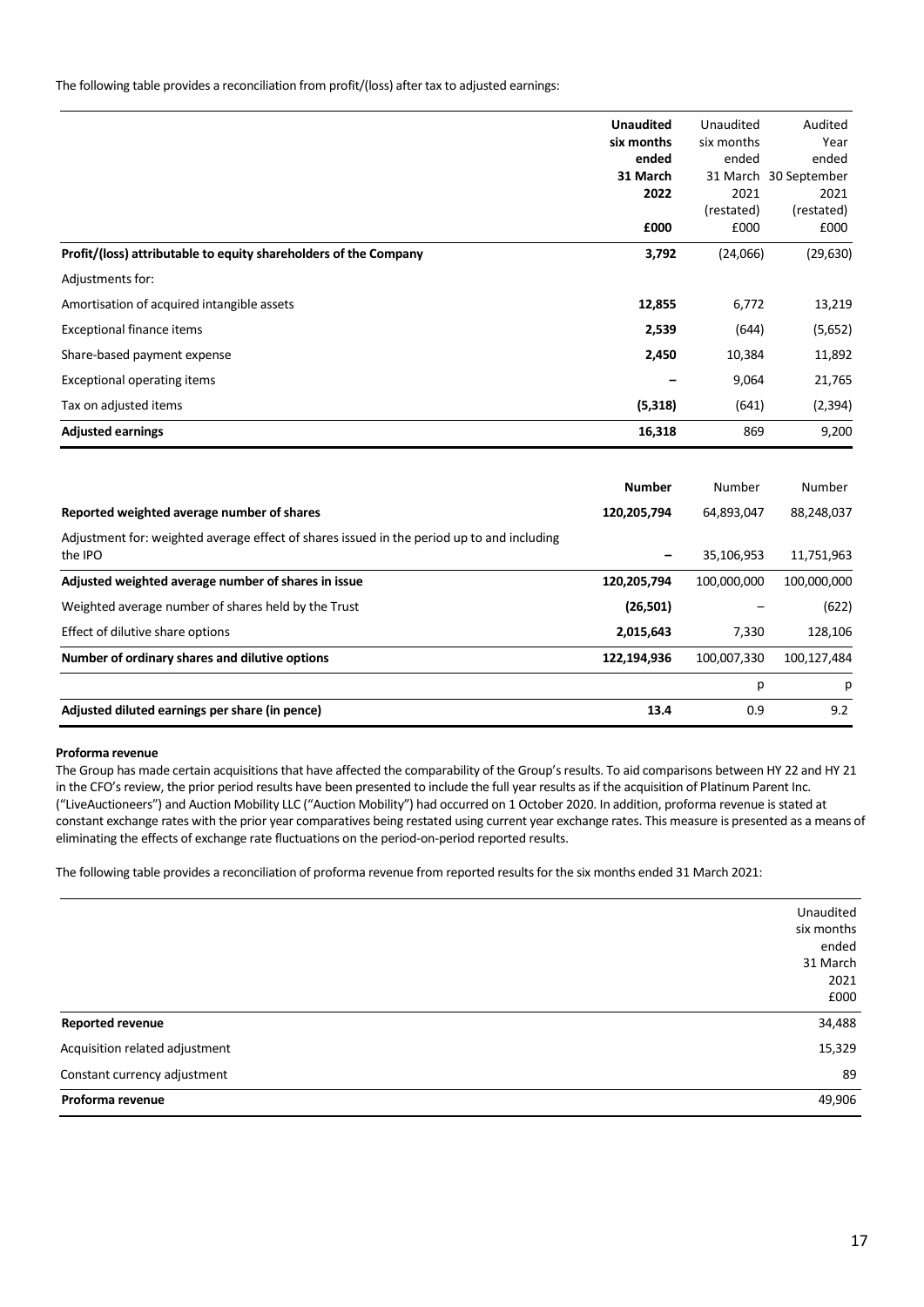# **Adjusted net (debt)/cash**

Adjusted net (debt)/cash comprises external borrowings net of arrangement fees, cash and cash equivalents and allows management to monitor the indebtedness of the Group. Adjusted (debt)/cash excludes lease liabilities and cash held in escrow (restricted cash).

|                                                               | <b>Unaudited</b><br>31 March | Unaudited    | Audited<br>31 March 30 September |
|---------------------------------------------------------------|------------------------------|--------------|----------------------------------|
|                                                               | 2022<br>£000                 | 2021<br>£000 | 2021<br>£000                     |
| Cash and cash equivalents excluding restricted cash (note 11) | 35,219                       | 44.696       | 173,675                          |
| Current loans and borrowings (note 12)                        | (14, 276)                    | (661)        | (353)                            |
| Non-current loans and borrowings (note 12)                    | (140, 643)                   | (37, 981)    | (148, 686)                       |
| Total loans and borrowings                                    | (154, 919)                   | (38, 642)    | (149,039)                        |
| Adjusted net (debt)/cash                                      | (119,700)                    | 6,054        | 24,636                           |

#### **Adjusted free cash flow and adjusted free cash flow conversion**

Free cash flow represents cash flow from operations less capitalised development costs, which include development costs in relation to software that are capitalised when the related projects meet the recognition criteria under IFRS for an internally generated intangible asset. Movement in working capital is adjusted for balances relating to exceptional items. The Group monitors its operational efficiency with reference to operational cash conversion, defined as free cash flow as a percentage of adjusted EBITDA.

The Group uses adjusted cash flow measures for the same purpose as adjusted profit measures, in order to assist readers of the accounts in understanding the operational performance of the Group. The two measures used are free cash flow and free cash flow conversion. A reported free cash flow and cash conversion rate has not been provided as it would not give a fair indication of the Group's free cash flow and conversion performance given the high value of exceptional items.

|                                                      | <b>Unaudited</b><br>six months<br>ended<br>31 March<br>2022<br>£000 | Unaudited<br>six months<br>ended<br>2021<br>£000 | Audited<br>Year<br>ended<br>31 March 30 September<br>2021<br>£000 |
|------------------------------------------------------|---------------------------------------------------------------------|--------------------------------------------------|-------------------------------------------------------------------|
| <b>Adjusted EBITDA</b>                               | 26,815                                                              | 16,976                                           | 31,799                                                            |
| Cash generated from operations                       | 22,060                                                              | 8,677                                            | 15,866                                                            |
| <b>Adjustments for:</b>                              |                                                                     |                                                  |                                                                   |
| <b>Exceptional items</b>                             |                                                                     | 9,064                                            | 21,765                                                            |
| Working capital from exceptional and other items     | 3,962                                                               | (1,804)                                          | (5,098)                                                           |
| Additions to internally generated software (note 10) | (1,621)                                                             | (1, 367)                                         | (1,956)                                                           |
| Additions to property, plant and equipment           | (130)                                                               | (40)                                             | (149)                                                             |
| Adjusted free cash flow                              | 24,271                                                              | 14,530                                           | 30,428                                                            |
| Adjusted free cash flow conversion (%)               | 90.5%                                                               | 85.6%                                            | 95.7%                                                             |

# **3. Significant judgements and key sources of estimation uncertainty**

The preparation of the Group's Condensed Consolidated Interim Financial Statements requires the use of certain judgements, estimates and assumptions that affect the reported amounts of assets, liabilities, income and expenses.

Estimates and judgements are evaluated continually, and are based on historical experience and other factors, including expectations of future events that are believed to be reasonable under the circumstances.

Key estimation uncertainties are the key assumptions concerning the future and other key sources of estimation uncertainty at the reporting date that may have a significant risk of causing a material adjustment to the carrying amounts of assets and liabilities within the next period. Changes in accounting estimates may be necessary if there are changes in the circumstances on which the estimates were based, or as a result of new information or more experience.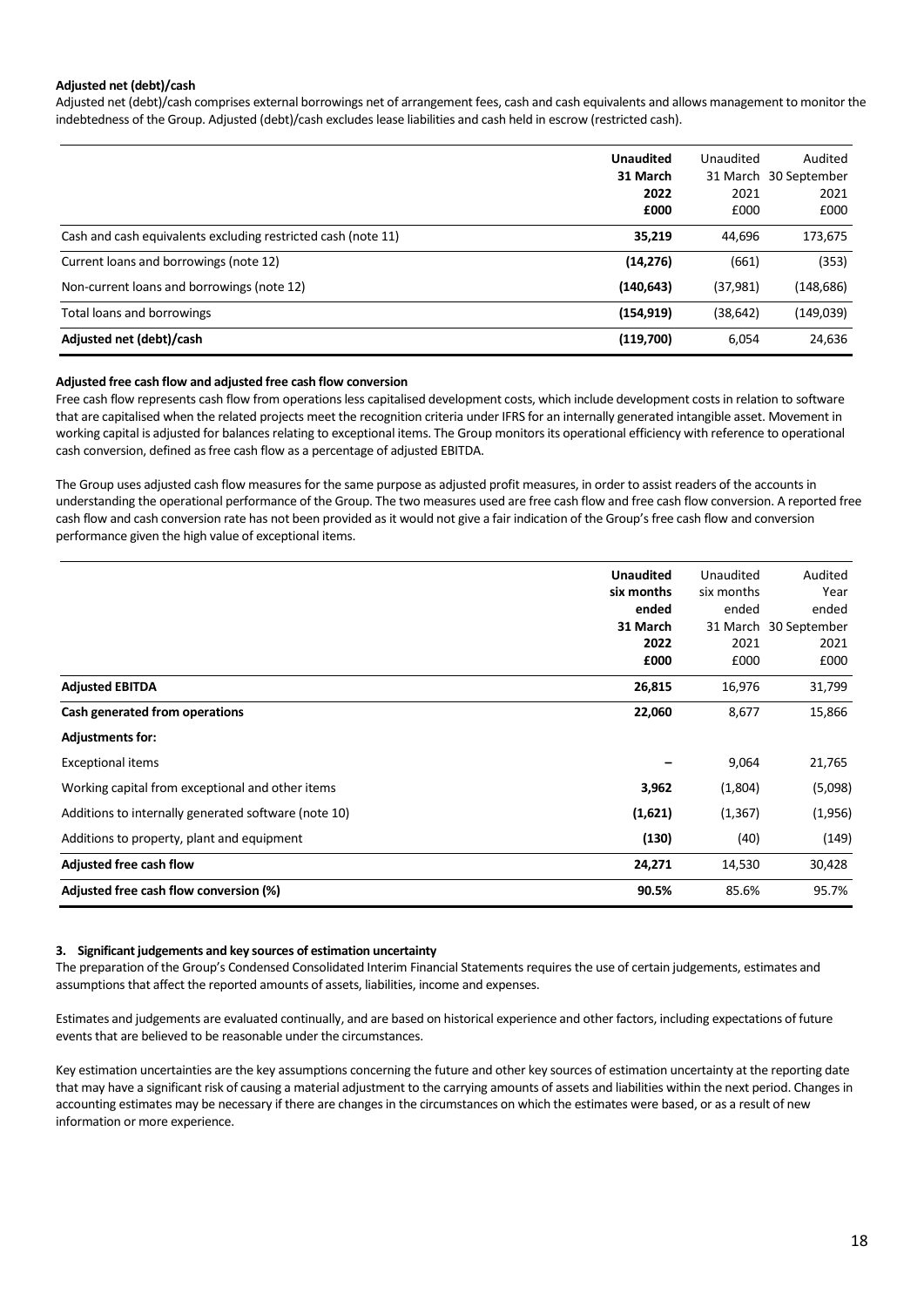Significant judgements are those that the Group has made in the process of applying the Group's accounting policies and that have the most significant effect on the amounts recognised in the financial statements.

In preparing these Condensed Consolidated Interim Financial Statements, the significant judgements made by management in applying the Group's accounting policies and the key sources of estimation uncertainty were the same as those that applied to the most recent annual financial statements for the year ended 30 September 2021 with the exception of the below.

# **Estimates**

## **Contingent consideration arising on the acquisition of Auction Mobility**

During the period, the Auction Mobility contingent consideration was re-evaluated based on the outperformance of the business ahead of initial management expectations, resulting in an additional £1,149,000 increase to the contingent consideration liability. The contingent consideration for the acquisition of Auction Mobility has been finalised therefore there no longer remains an estimate in respect of this balance at 31 March 2022. The contingent consideration recognised at 31 March 2022 was £3,503,000 and has been paid out post the period end.

#### **Judgements**

#### **LiveAuctioneers consideration**

The Group acquired LiveAuctioneers on 1 October 2021 for total consideration of £403,974,000. Please see note 9 for further details. Judgement was required in determining whether the rollover options and restricted stock units granted, predominantly to management should be classified as consideration or remuneration for post-combination services. The indicators under IFRS 3 were reviewed for each of these elements. One of the key indicators under IFRS3 leading to managements conclusion the elements should be treated as consideration is that none of the shareholders, including management are required to continue in employment for the options and restricted stock units to vest.

#### **Goodwill and other intangible assets arising from business combinations**

The purchase price of an acquired company is allocated between intangible assets and the net tangible assets of the acquired business with the residual of the purchase price recorded as goodwill. The determination of the value of the intangible assets requires significant judgements and estimates to be made by the Directors. These judgements can include, but are not limited to, the cash flows that an asset is expected to generate in the future and the appropriate weighted average cost of capital.

Judgement is also required in determining appropriate useful economic lives ("UEL") of the intangible assets arising from business combinations. Management makes this judgement on an asset class basis and has determined that contracts with customers have a UEL of seven to 14 years; brands have a UEL of five to 15 years; software has a UEL of three to 10 years; and non-compete agreements have a UEL of four years.

#### **4 . Operating segments**

The operating segments reflect the Group's management and internal reporting structure, which is used to assess both the performance of the business and to allocate resources within the Group. The assessment of performance and allocation of resources is focused on the category of customer for each type of activity.

The Board has determined an operating management structure aligned around the four core activities of the Group. LiveAuctioneers which was acquired in the period, has been allocated to the Arts and Antiques segment.

The four operating segments are as follows:

- **Arts & Antiques ("A&A"):** focused on offering auction houses that specialise in the sale of arts and antiques access to the platforms thesaleroom.com, liveauctioneers.com and lot-tissimo.com. A significant part of the Group's services is provision of the platform as a marketplace for the A&A auction houses to sell their goods. The segment also generates earnings through additional services such as marketing income and the liveauctioneers.com payments platform. The Group contracts with customers predominantly under service agreements, where the number of auctions to be held and the service offering differs from client to client.
- **Industrial & Commercial ("I&C"):** focused on offering auction houses that specialise in the sale of industrial and commercial goods and machinery access to the platforms BidSpotter.com, BidSpotter.co.uk and Proxibid.com, as well as i-bidder.com for consumer surplus and retail returns. A significant part of the Group's services is provision of the platform as a marketplace for the I&C auction houses to sell their goods. The segment also generates earnings through additional services such as marketing income. The Group contracts with customers predominantly under service agreements, where the number of auctions to be held and the service offering differs from client to client.
- **Auction Services:** includes revenues from the Group's auction house back-office products with Auction Mobility and other white label products including Wavebid.com.
- **Content:** focused on the Antiques Trade Gazette paper and online magazine. The business focuses on two streams of income: selling subscriptions to the Gazette and also selling advertising space within the paper and online. The Directors have disclosed information required by IFRS 8 for the Content segment despite the segment not meeting the reporting threshold.

There are no undisclosed or other operating segments.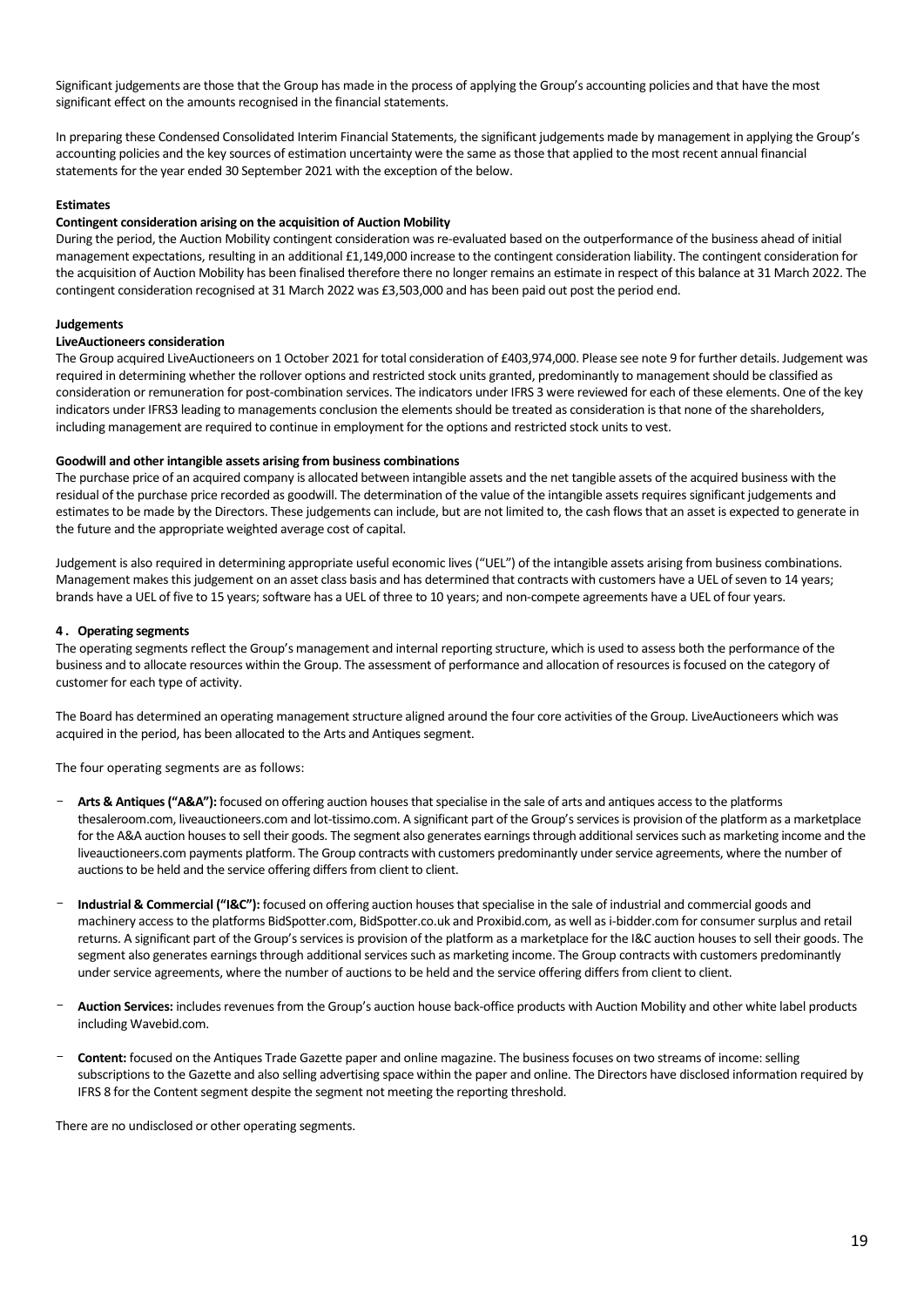| Unaudited six months ended 31 March 2022                          |             |             |                                           |                 |                                                |                      |
|-------------------------------------------------------------------|-------------|-------------|-------------------------------------------|-----------------|------------------------------------------------|----------------------|
|                                                                   | A&A<br>£000 | 1&C<br>£000 | <b>Auction</b><br><b>Services</b><br>£000 | Content<br>£000 | <b>Centrally</b><br>allocated<br>costs<br>£000 | <b>Total</b><br>£000 |
| Revenue                                                           | 26,948      | 25,132      | 4,060                                     | 1,598           |                                                | 57,738               |
| Adjusted EBITDA (see note 2 for definition and<br>reconciliation) | 22,124      | 21,965      | 2,899                                     | 559             | (20, 732)                                      | 26,815               |
| Amortisation of intangible assets (note 10)                       | (8,526)     | (5, 453)    | (601)                                     |                 |                                                | (14,580)             |
| Depreciation of property, plant and equipment                     | (40)        | (87)        | (3)                                       | (5)             |                                                | (135)                |
| Depreciation of right of use assets                               | (236)       | (199)       | (8)                                       | (24)            |                                                | (467)                |
| Share-based payment expense                                       | (768)       | (416)       | (1,205)                                   | (61)            |                                                | (2,450)              |
| Operating profit/(loss)                                           | 12,554      | 15,810      | 1,082                                     | 469             | (20, 732)                                      | 9,183                |
| Net finance costs (note 6)                                        |             |             |                                           |                 | (5,930)                                        | (5,930)              |
| Profit/(loss) before tax                                          | 12,554      | 15,810      | 1,082                                     | 469             | (26, 662)                                      | 3,253                |

|                                                                   | Unaudited six months ended 31 March 2021 |             |                                    |                 |                                         |               |
|-------------------------------------------------------------------|------------------------------------------|-------------|------------------------------------|-----------------|-----------------------------------------|---------------|
|                                                                   | A&A<br>£000                              | 18C<br>£000 | Auction<br><b>Services</b><br>£000 | Content<br>£000 | Centrally<br>allocated<br>costs<br>£000 | Total<br>£000 |
| Revenue                                                           | 8,138                                    | 21,468      | 3,458                              | 1,424           |                                         | 34,488        |
| Adjusted EBITDA (see note 2 for definition and<br>reconciliation) | 7,045                                    | 18,677      | 3,120                              | 452             | (12, 318)                               | 16,976        |
| Amortisation of intangible assets (note 10)                       | (2, 198)                                 | (6, 288)    | (596)                              |                 |                                         | (9,082)       |
| Depreciation of property, plant and equipment                     | (27)                                     | (81)        | (3)                                | (5)             |                                         | (116)         |
| Depreciation of right of use assets                               | (124)                                    | (196)       | (8)                                | (27)            |                                         | (355)         |
| Share-based payment expense                                       | (1,235)                                  | (2,861)     | (53)                               |                 | (6, 235)                                | (10, 384)     |
| Exceptional operating items (note 2)                              |                                          |             | (1, 107)                           |                 | (7, 957)                                | (9,064)       |
| Operating profit/(loss)                                           | 3,461                                    | 9,251       | 1,353                              | 420             | (26, 510)                               | (12,025)      |
| Net finance costs (note 6)                                        |                                          |             |                                    | -               | (10, 540)                               | (10, 540)     |
| Profit/(loss) before tax                                          | 3,461                                    | 9,251       | 1,353                              | 420             | (37,050)                                | (22, 565)     |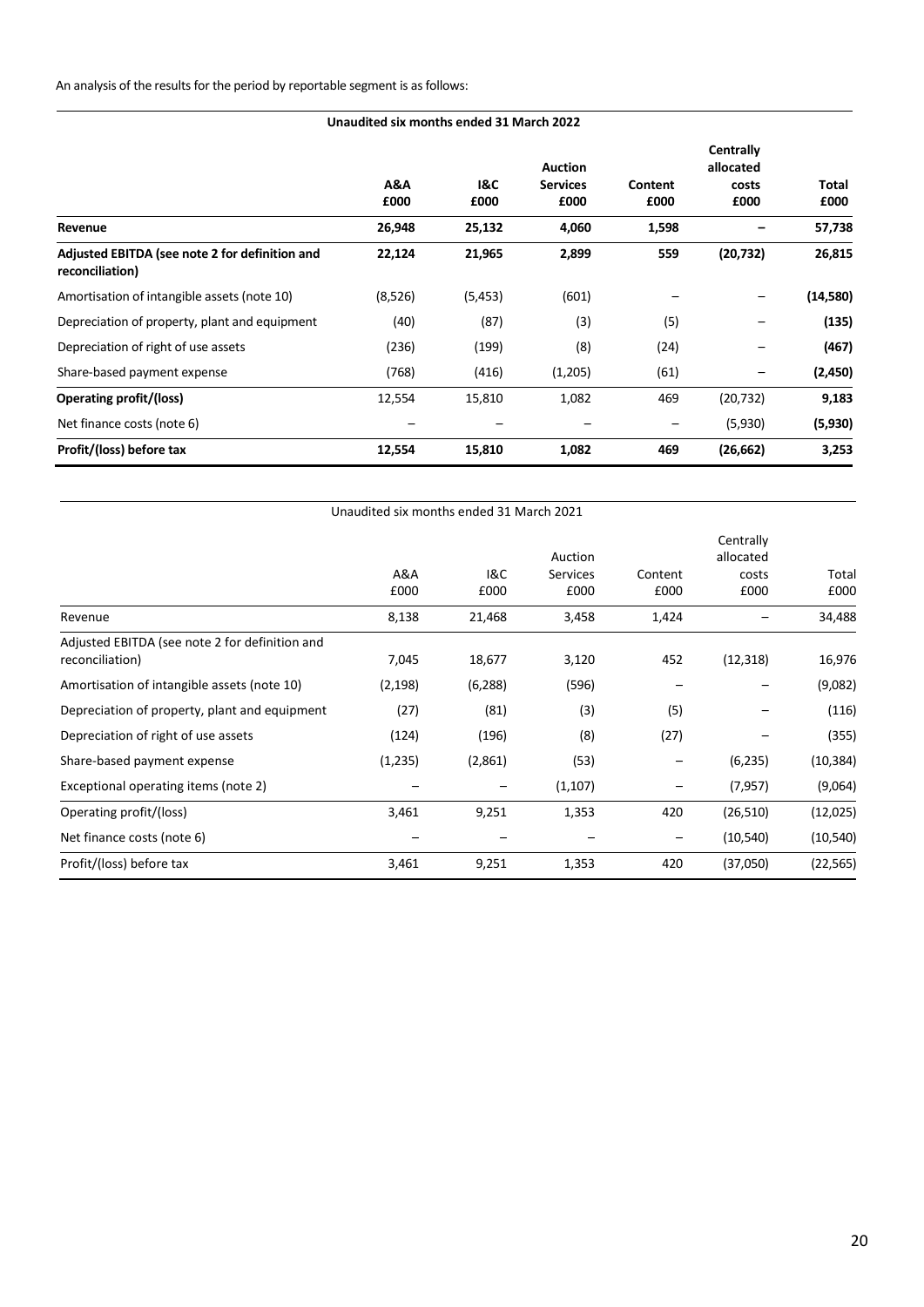| Audited year ended 30 September 2021                              |             |             |                             |                 |                                         |               |
|-------------------------------------------------------------------|-------------|-------------|-----------------------------|-----------------|-----------------------------------------|---------------|
|                                                                   | A&A<br>£000 | 1&C<br>£000 | Auction<br>Services<br>£000 | Content<br>£000 | Centrally<br>allocated<br>costs<br>£000 | Total<br>£000 |
| Revenue                                                           | 16,203      | 43,695      | 7,129                       | 3,053           |                                         | 70,080        |
| Adjusted EBITDA (see note 2 for definition and<br>reconciliation) | 13,938      | 37,897      | 5,276                       | 1,063           | (26, 375)                               | 31,799        |
| Amortisation of intangible assets (note 10)                       | (4, 307)    | (12, 321)   | (1, 167)                    |                 |                                         | (17, 795)     |
| Depreciation of property, plant and equipment                     | (53)        | (160)       | (6)                         | (9)             |                                         | (228)         |
| Depreciation of right of use assets                               | (259)       | (410)       | (17)                        | (57)            |                                         | (743)         |
| Share-based payment expense                                       | (1, 415)    | (3,276)     | (61)                        | -               | (7, 140)                                | (11,892)      |
| Exceptional operating items (note 2)                              |             |             | (1,107)                     | —               | (20, 658)                               | (21, 765)     |
| Operating profit/(loss)                                           | 7,904       | 21,730      | 2,918                       | 997             | (54, 173)                               | (20, 624)     |
| Net finance costs (note 6)                                        |             |             |                             |                 | (6,684)                                 | (6,684)       |
| Profit/(loss) before tax                                          | 7,904       | 21,730      | 2,918                       | 997             | (60, 857)                               | (27, 308)     |

Segment assets which exclude deferred tax assets are measured in the same way as in the financial statements. These assets are allocated based on the operations of the segment and the physical location of the asset.

|                         | Unaudited 31 March 2022    |                  | Unaudited 31 March 2021 |                            | Audited 30 September 2021 |                  |
|-------------------------|----------------------------|------------------|-------------------------|----------------------------|---------------------------|------------------|
|                         |                            | <b>Additions</b> |                         |                            |                           | <b>Additions</b> |
|                         | Total                      | to non-          | Total                   | Additions                  | Total                     | to non-          |
|                         | non-current                | current          |                         | non-current to non-current | non-current               | current          |
|                         | assets<br>assets<br>assets |                  | assets                  | assets                     | assets                    |                  |
|                         | £000                       | £000             | £000                    | £000                       | £000                      | £000             |
| A&A                     | 465,211                    | 412,569          | 52,150                  | 989                        | 50,433                    | 1,714            |
| <b>1&amp;C</b>          | 167,875                    | 39,402           | 137,857                 | 412                        | 133,320                   | 715              |
| <b>Auction Services</b> | 27,490                     | 76               | 28,144                  | 29,509                     | 27,218                    | 29,511           |
| Content                 | 108                        | 6                | 135                     | 6                          | 131                       | 10               |
|                         | 660,684                    | 452,053          | 218,286                 | 30,916                     | 211,102                   | 31,950           |

The Group has taken advantage of paragraph 23 of IFRS 8 "Operating Segments" and does not provide segmental analysis of net assets as this information is not used by the Directors in operational decision making or monitoring of business performance.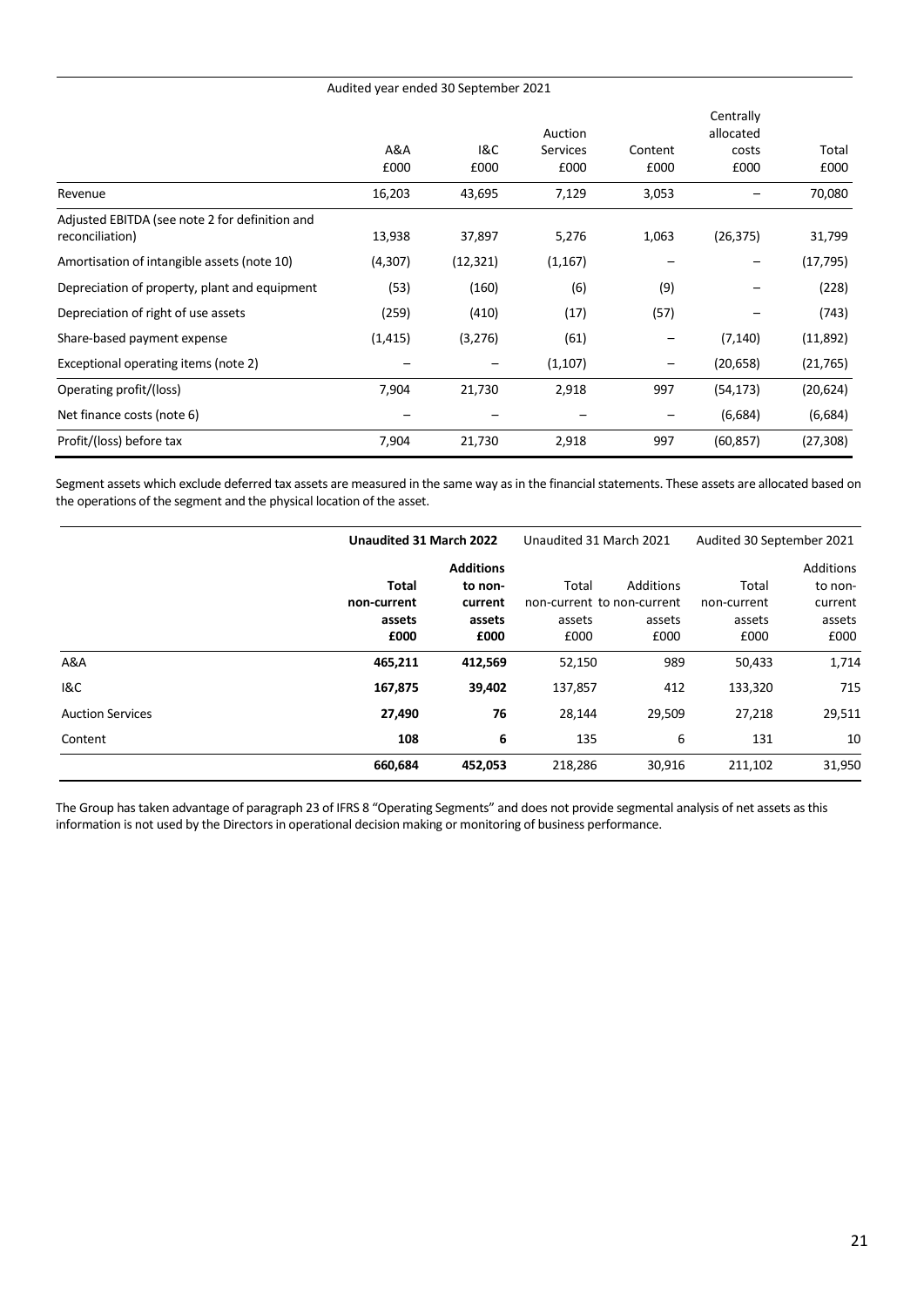# **5. Revenue**

|                                          | <b>Unaudited</b><br>six months<br>ended<br>31 March<br>2022<br>£000 | Unaudited<br>six months<br>ended<br>2021<br>£000 | Audited<br>Year<br>ended<br>31 March 30 September<br>2021<br>£000 |
|------------------------------------------|---------------------------------------------------------------------|--------------------------------------------------|-------------------------------------------------------------------|
| Product and customer types               |                                                                     |                                                  |                                                                   |
| A&A                                      | 26,948                                                              | 8,138                                            | 16,203                                                            |
| <b>1&amp;C</b>                           | 25,132                                                              | 21,468                                           | 43,695                                                            |
| <b>Auction Services</b>                  | 4,060                                                               | 3,458                                            | 7,129                                                             |
| Content                                  | 1,598                                                               | 1,424                                            | 3,053                                                             |
|                                          | 57,738                                                              | 34,488                                           | 70,080                                                            |
| Primary geographical markets             |                                                                     |                                                  |                                                                   |
| United Kingdom                           | 9,402                                                               | 9,397                                            | 18,901                                                            |
| North America                            | 46,422                                                              | 23,316                                           | 47,773                                                            |
| Germany                                  | 1,914                                                               | 1,775                                            | 3,406                                                             |
|                                          | 57,738                                                              | 34,488                                           | 70,080                                                            |
| Timing of transfer of goods and services |                                                                     |                                                  |                                                                   |
| Point in time                            | 53,033                                                              | 31,113                                           | 62,142                                                            |
| Over time                                | 4,705                                                               | 3,375                                            | 7,938                                                             |
|                                          | 57,738                                                              | 34,488                                           | 70,080                                                            |

Due to the nature of the Group's business, it is not materially affected by seasonal or cyclical trading.

# **6. Net finance costs**

|                                       | <b>Unaudited</b> | Unaudited  | Audited               |
|---------------------------------------|------------------|------------|-----------------------|
|                                       | six months       | six months | Year                  |
|                                       | ended            | ended      | ended                 |
|                                       | 31 March         |            | 31 March 30 September |
|                                       | 2022             | 2021       | 2021                  |
|                                       | £000             | £000       | £000                  |
| Foreign exchange gain                 |                  | 3,524      | 8,923                 |
| Interest income                       | 1                | 1          | 9                     |
| Movements in contingent consideration |                  | 172        | 1,462                 |
| <b>Finance income</b>                 | 1                | 3,697      | 10,394                |
| Interest on loans and borrowings      | (3,094)          | (6,609)    | (8,071)               |
| Movements in contingent consideration | (1,860)          |            |                       |
| Foreign exchange loss                 | (679)            |            |                       |
| Interest on lease liabilities         | (73)             | (45)       | (65)                  |
| Interest payable on preference shares |                  | (6,328)    | (6, 328)              |
| Amortisation of finance costs         | (225)            | (1,255)    | (2,614)               |
| <b>Finance cost</b>                   | (5, 931)         | (14, 237)  | (17,078)              |
| <b>Net finance costs</b>              | (5,930)          | (10, 540)  | (6,684)               |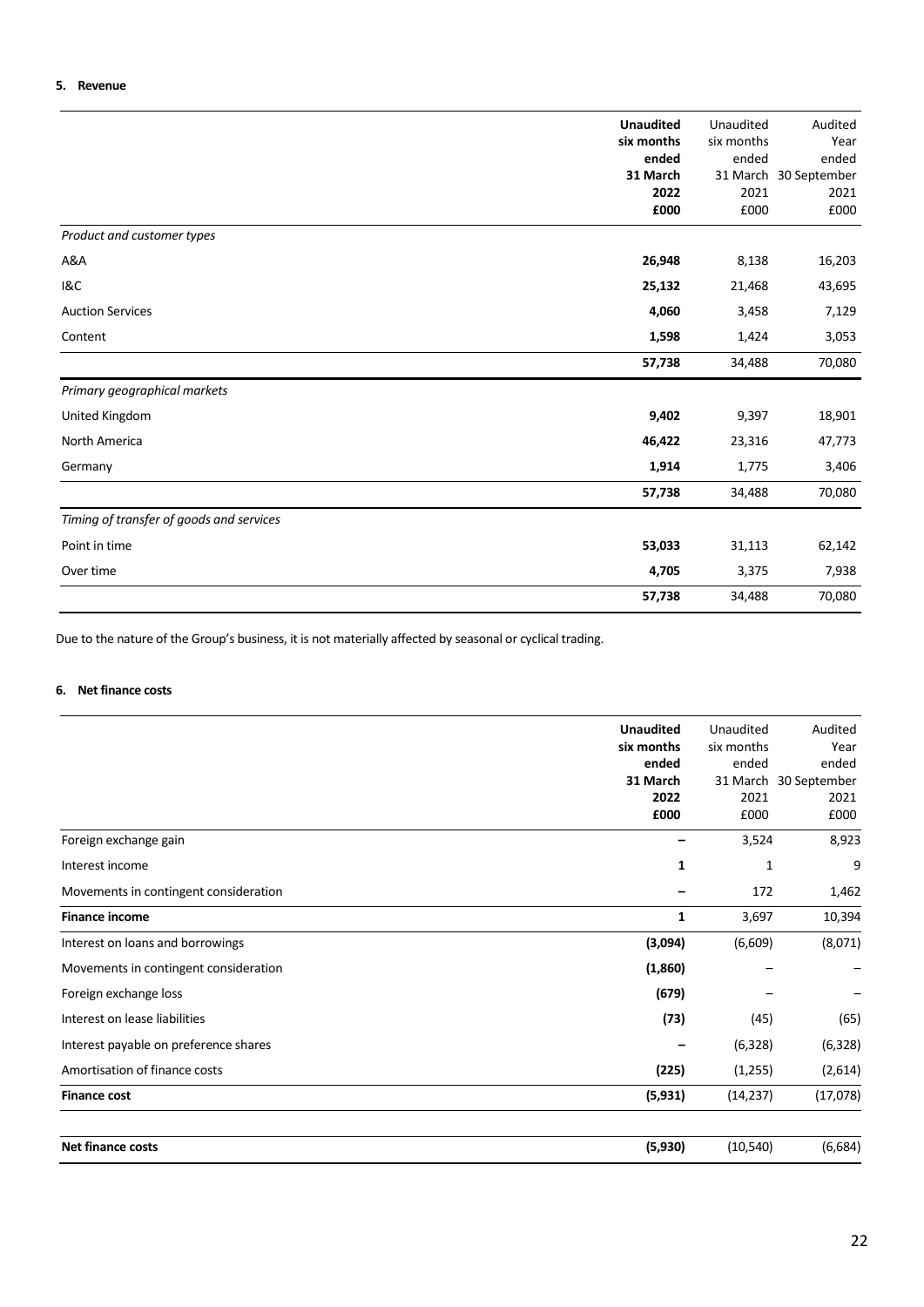|                                             | <b>Unaudited</b> | Unaudited  | Audited      |
|---------------------------------------------|------------------|------------|--------------|
|                                             |                  |            |              |
|                                             | six months       | six months | Year         |
|                                             | ended            | ended      | ended        |
|                                             | 31 March         | 31 March   | 30 September |
|                                             | 2022             | 2021       | 2021         |
|                                             | £000             | £000       | £000         |
| <b>Current tax</b>                          |                  |            |              |
| Current tax on profit/(loss) for the period | 4,131            | 2,062      | 4,566        |
| Adjustments in respect of prior years       |                  |            | (40)         |
| <b>Total current tax</b>                    | 4,131            | 2,062      | 4,526        |
| Deferred tax                                |                  |            |              |
| Current year                                | (3, 144)         | (1, 118)   | (3,039)      |
| Adjustments from change in tax rates        | (1,608)          | 557        | 1,299        |
| Adjustments in respect of prior years       | 82               |            | (464)        |
| <b>Deferred tax</b>                         | (4,670)          | (561)      | (2, 204)     |
| Tax (credit)/expense                        | (539)            | 1,501      | 2,322        |

The total tax expense recognised based on management's best estimate of the effective tax rate for the full year is a credit of 17% (31 March 2021: 7%) applied to the profit/(loss) before tax of the six-month period. In the period ended 31 March 2022 £2,262,000 (31 March 2021: £1,514,000) of the deferred tax liability relating to the capitalised acquisition intangible assets was unwound and credited to the Condensed Consolidated Statement of Profit or Loss.

# **Factors that may affect future tax charges**

The UK Budget on 3 March 2021 announced an increase in the UK corporation tax rate from 19% to 25% with effect from 1 April 2023. The effect of the rate increase is reflected in the Condensed Consolidated Interim Financial Statements as it had been substantively enacted at the balance sheet date. The current tax expense for the year would have been £4,554,000 if the expected increased rate of corporation tax at 25% for the UK entities had applied.

In addition to the amount charged to the Condensed Statement of Profit or Loss, the following amounts relating to tax on share options and foreign exchange differences have been directly recognised in other comprehensive income/(loss) and equity:

|                                   | <b>Unaudited</b> | Unaudited                | Audited               |
|-----------------------------------|------------------|--------------------------|-----------------------|
|                                   | six months       | six months               | Year                  |
|                                   | ended            | ended                    | ended                 |
|                                   | 31 March         |                          | 31 March 30 September |
|                                   | 2022             | 2021                     | 2021                  |
|                                   | £000             | £000                     | £000                  |
| Other comprehensive income/(loss) |                  |                          |                       |
| Current tax                       | (1,805)          |                          |                       |
| <b>Equity</b>                     |                  |                          |                       |
| Deferred tax                      | 32               | $\overline{\phantom{0}}$ | 64                    |
|                                   | (1,773)          |                          | 64                    |

# **8. Earnings/(loss) per share**

Basic earnings/(loss) per share is calculated by dividing the earnings/(loss) for the period attributable to ordinary shareholders by the weighted average number of ordinary shares outstanding during the period, after excluding the weighted average number of non-vested ordinary shares.

Diluted earnings per share is calculated by dividing the profit/(loss) for the period attributable to ordinary shareholders by the weighted average number of ordinary shares including non-vested/non-exercised ordinary shares. During the period and prior period, the Group awarded conditional share awards to Directors and certain employees through an LTIP. For the six months ended 31 March 2021 and the year ended 30 September 2021, the non-vested/non-exercised ordinary shares are anti-dilutive given the loss for the period and are therefore excluded from the weighted average number of ordinary shares for the purpose of diluted earnings per share calculation.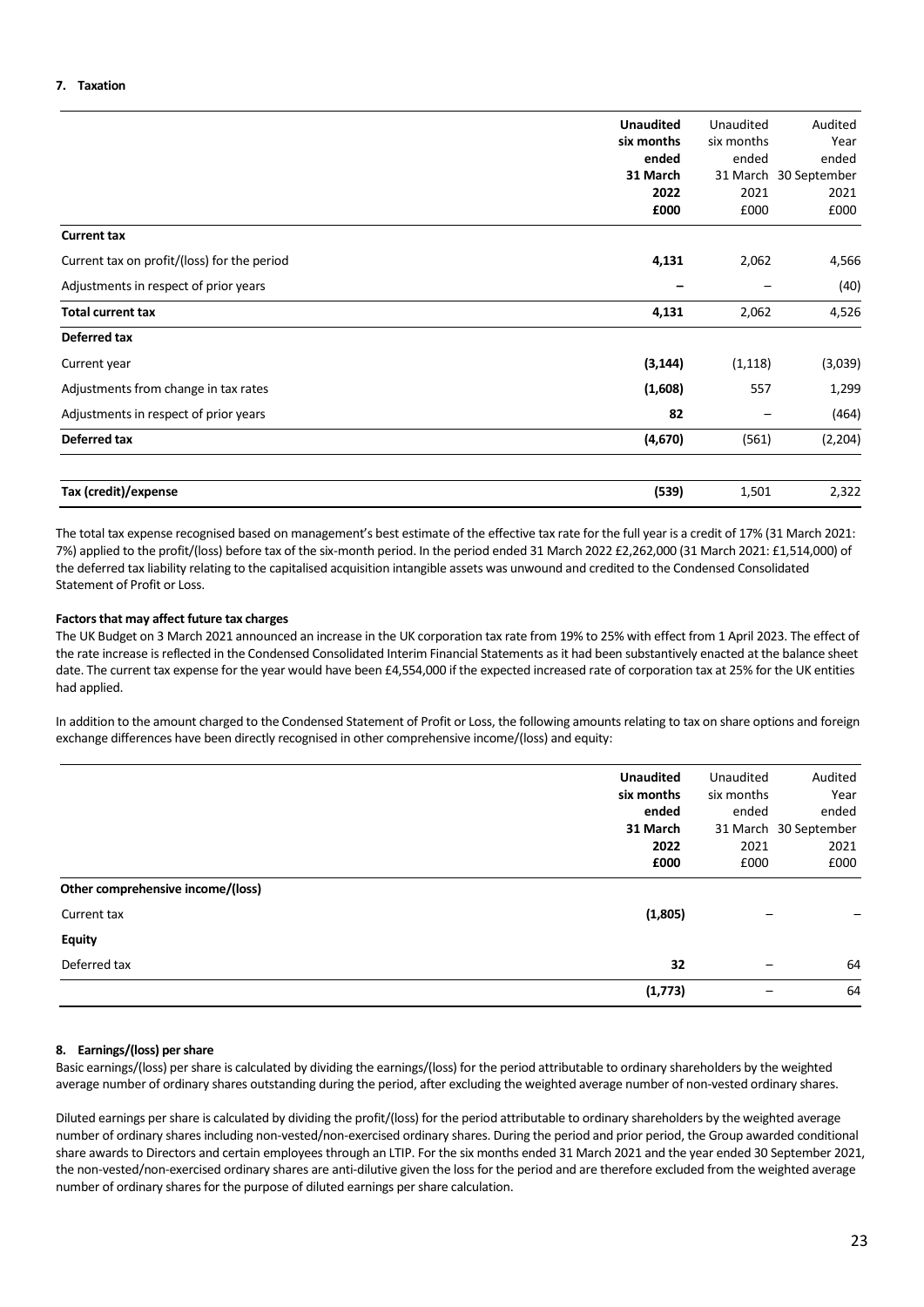|                                                                      | <b>Unaudited</b><br>six months<br>ended<br>31 March<br>2022<br>£000 | Unaudited<br>six months<br>ended<br>2021<br>£000 | Audited<br>Year<br>ended<br>31 March 30 September<br>2021<br>£000 |
|----------------------------------------------------------------------|---------------------------------------------------------------------|--------------------------------------------------|-------------------------------------------------------------------|
| Profit/(loss) attributable to equity shareholders of the Company     | 3,792                                                               | (24,066)                                         | (29, 630)                                                         |
|                                                                      | <b>Number</b>                                                       | Number                                           | Number                                                            |
| Weighted average number of shares                                    | 120,205,794                                                         | 64,893,047                                       | 88,248,037                                                        |
| Weighted average number of shares held by the Employee Benefit Trust | (26, 501)                                                           |                                                  | (622)                                                             |
| Weighted average number of shares                                    | 120,179,293                                                         | 64,893,047                                       | 88,247,415                                                        |
| Dilutive share options                                               | 2,015,643                                                           | 7,330                                            | 128,106                                                           |
|                                                                      | 122,194,936                                                         | 64,900,377                                       | 88,375,521                                                        |
|                                                                      |                                                                     |                                                  |                                                                   |
| Basic earnings/(loss) per share (in pence)                           | 3.2                                                                 | (37.1)p                                          | (33.6)p                                                           |
| Diluted earnings/(loss) per share (in pence)                         | 3.1                                                                 | (37.1)p                                          | (33.6)p                                                           |

# **9. Acquisition of Platinum Parent Inc. ("LiveAuctioneers ")**

On 1 October 2021, the Group acquired 100% of the equity share capital of the LiveAuctioneers. LiveAuctioneers is the provider of a curated online marketplace focused on the North American A&A segment, designed for live auctions of collectibles, antiques and fine art. The purpose of the acquisition was to further strengthen the Group's presence in the US and expand its A&A segment and accelerate the Group's build out of an online auction ecosystem that will benefit all stakeholders via the addition of an integrated payments solution.

The maximum consideration payable of £404,685,000 (\$543,941,000), comprised:

- upfront cash consideration of £358,763,000 (\$482,218,000),
- rollover options and restricted stock units in Auction Technology Group plc in exchange for share options previously held in LiveAuctioneers parent company, Platinum Parent Inc, for the value of £27,322,000 (\$36,723,000); and,
- contingent consideration of up to a maximum £18,600,000 (\$25,000,000), was subject to the performance of the LiveAuctioneers against certain targets for the year ending 31 December 2021.

Management calculated the fair value of the contingent consideration based on the expected forecasts for the earn-out period and discounted using the acquisition's internal rate of return, resulting in a liability of £17,889,000 (\$24,045,000). The targets were met in full and cash contingent consideration of £18,022,000 was paid during the period ended 31 March 2022. Exchange differences to reserves were recorded within foreign exchange differences on translation of foreign operations in the Condensed Consolidated Statement of Comprehensive Income or Loss. The unwinding of discount of £711,000 was reported as a finance cost in the Condensed Consolidated Statement of Profit or Loss.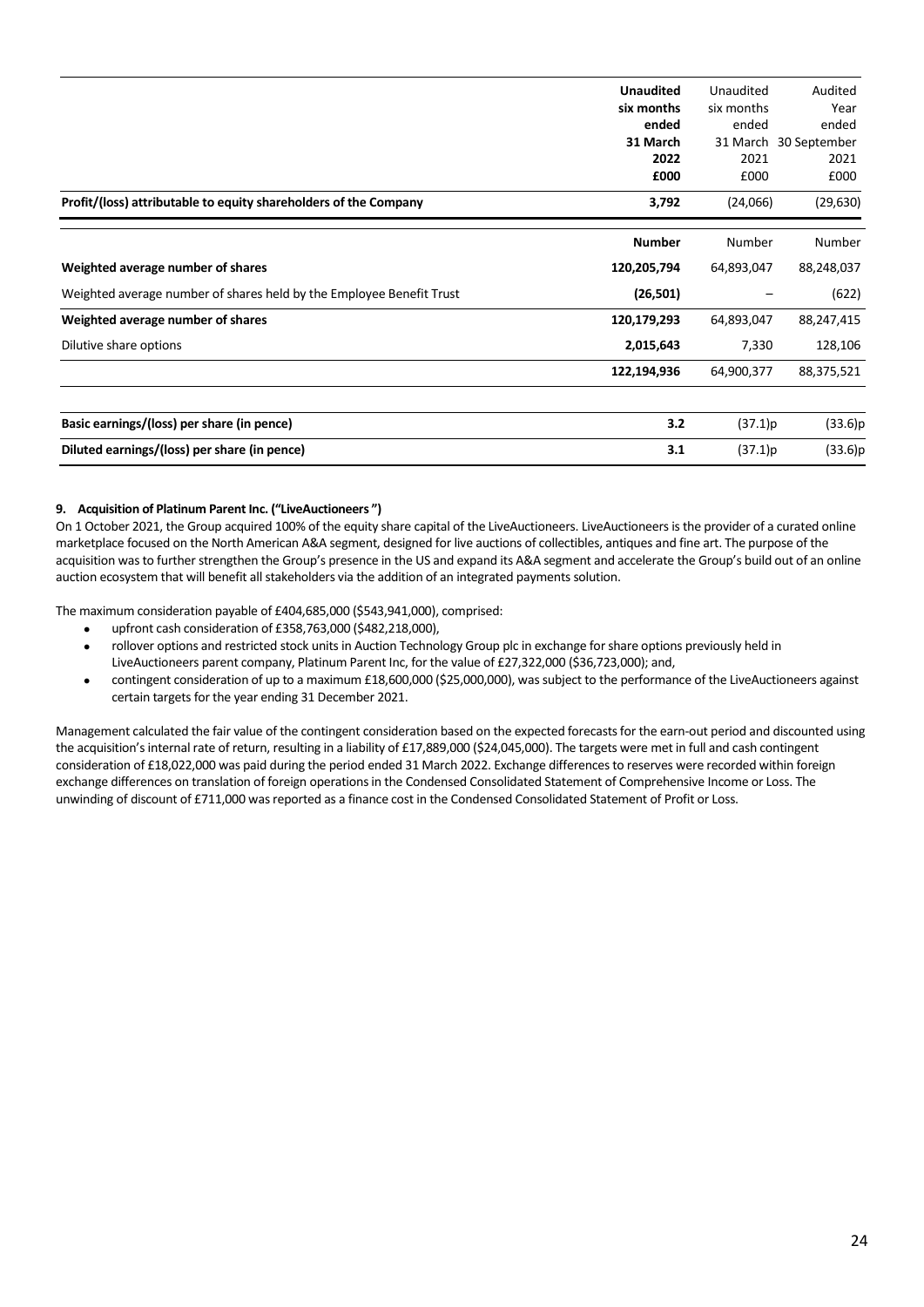At the date of acquisition, LiveAuctioneers had net assets with a fair value of £122,513,000 (\$164,678,000). The provisional acquisition accounting is set out below.

|                                                     | Provisional<br>fair value<br>£000 |
|-----------------------------------------------------|-----------------------------------|
| Acquired intangible assets - software               | 24,494                            |
| Acquired intangible assets - customer relationships | 120,023                           |
| Acquired intangible assets - brand                  | 21,457                            |
| Internally generated software                       | 1,820                             |
| Property, plant and equipment                       | 88                                |
| Right of use assets                                 | 959                               |
| Trade receivables and other receivables             | 3,974                             |
| Income tax receivable                               | 194                               |
| Trade and other payables                            | (4, 733)                          |
| Lease liabilities                                   | (1,063)                           |
| Deferred tax liabilities                            | (44, 700)                         |
| Net assets on acquisition                           | 122,513                           |
| Goodwill (note 10)                                  | 281,461                           |
| <b>Total consideration</b>                          | 403,974                           |
| <b>Consideration satisfied by:</b>                  |                                   |
| Initial cash consideration                          | 288,524                           |
| Debt amounts settled                                | 70,239                            |
| Fair value of equity interest                       | 27,322                            |
| Contingent consideration - cash                     | 16,865                            |
| Contingent consideration - equity                   | 1,024                             |
|                                                     | 403,974                           |
| Net cash outflow arising on acquisition:            |                                   |
| Initial cash consideration                          | 288,524                           |
| Debt amounts settled                                | 70,239                            |
|                                                     | 358,763                           |

Goodwill arises as a result of the surplus of consideration over the fair value of the separately identifiable assets acquired. The main reason leading to the recognition of goodwill is the future economic benefits arising from assets which are not capable of being individually identified and separately recognised; these include the value of future technology including the rollout of the payments platform to the wider Group, synergies expected to be realised post acquisition, new customer relationships and the fair value of the assembled workforce within the business acquired. The fair value adjustment to the deferred tax liabilities of £33,413,000 relates to the deferred tax liability recognised on the acquired intangible asset. Goodwill of £4,856,000 is deductible for tax purposes. The fair value of the assets acquired includes gross trade receivables of £3,815,000 which are expected to be fully recoverable.

Acquisition costs of £nil (31 March 2021: £nil, 30 September 2021: £12,028,000) directly related to the business combination have been immediately expensed to the Condensed Consolidated Statement of Profit or Loss as part of administrative expenses and included within exceptional items (see note 2). Between 1 October 2021 and 31 March 2022, LiveAuctioneers contributed £18,530,000 to Group revenues and a profit before tax of £5,287,000.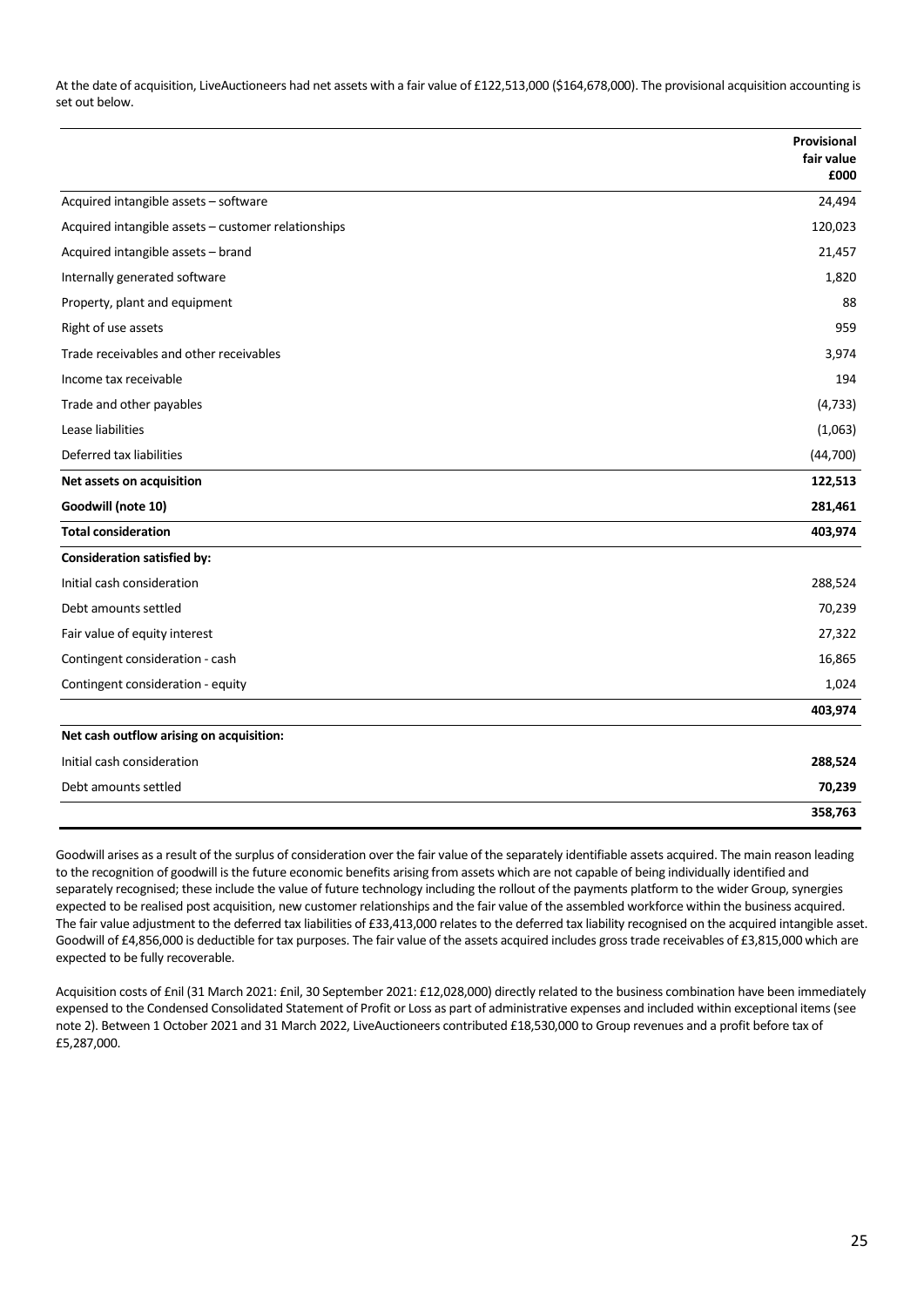# **10. Goodwill and other intangible assets**

|                                  | <b>Software</b><br>£000 | <b>Customer</b><br>relationships<br>£000 | <b>Brand</b><br>£000 | Non-<br>compete<br>agreement<br>£000 | <b>Total</b><br>acquired<br>intangible<br>assets<br>£000 | <b>Internally</b><br>generated<br>software<br>£000 | Goodwill<br>£000  | Total<br>£000 |
|----------------------------------|-------------------------|------------------------------------------|----------------------|--------------------------------------|----------------------------------------------------------|----------------------------------------------------|-------------------|---------------|
| 1 October 2020                   | 7,412                   | 49,712                                   | 10,655               |                                      | 67,779                                                   | 7,051                                              | 124,023           | 198,853       |
| Acquisition of business          | 2,786                   | 6,094                                    | 371                  | 1,286                                | 10,537                                                   | $\qquad \qquad -$                                  | 18,972            | 29,509        |
| Additions                        |                         |                                          |                      |                                      |                                                          | 1,956                                              | $\qquad \qquad -$ | 1,956         |
| Amortisation                     | (3,422)                 | (8, 246)                                 | (1,258)              | (293)                                | (13,219)                                                 | (4,576)                                            | $\qquad \qquad -$ | (17, 795)     |
| Exchange differences             | (207)                   | (690)                                    | (222)                | (54)                                 | (1, 173)                                                 | (278)                                              | (1,835)           | (3, 286)      |
| 30 September 2021                | 6,569                   | 46,870                                   | 9,546                | 939                                  | 63,924                                                   | 4,153                                              | 141,160           | 209,237       |
| Acquisition of business (note 9) | 24,494                  | 120,023                                  | 21,457               | $\qquad \qquad -$                    | 165,974                                                  | 1,820                                              | 281,461           | 449,255       |
| <b>Additions</b>                 |                         |                                          |                      |                                      |                                                          | 1,621                                              | $\qquad \qquad -$ | 1,621         |
| Amortisation                     | (3,003)                 | (8,403)                                  | (1,293)              | (156)                                | (12, 855)                                                | (1,725)                                            | -                 | (14, 580)     |
| Exchange differences             | 647                     | 3,213                                    | 628                  | 25                                   | 4,513                                                    | 81                                                 | 8,082             | 12,676        |
| 31 March 2022                    | 28,707                  | 161,703                                  | 30,338               | 808                                  | 221,556                                                  | 5,950                                              | 430,703           | 658,209       |

|                         | Software<br>£000 | <b>Customer</b><br>relationships<br>£000 | <b>Brand</b><br>£000 | Non-<br>compete<br>agreement<br>£000 | <b>Total</b><br>acquired<br>intangible<br>assets<br>£000 | Internally<br>generated<br>software<br>£000 | Goodwill<br>£000         | Total<br>£000 |
|-------------------------|------------------|------------------------------------------|----------------------|--------------------------------------|----------------------------------------------------------|---------------------------------------------|--------------------------|---------------|
| 1 October 2020          | 7,412            | 49,712                                   | 10,655               | —                                    | 67,779                                                   | 7,051                                       | 124,023                  | 198,853       |
| Acquisition of business | 2,786            | 6,094                                    | 371                  | 1,286                                | 10,537                                                   | $\overline{\phantom{m}}$                    | 18,972                   | 29,509        |
| <b>Additions</b>        |                  |                                          |                      |                                      | -                                                        | 1,367                                       | $\overline{\phantom{m}}$ | 1,367         |
| Amortisation            | (1,747)          | (4,206)                                  | (679)                | (140)                                | (6, 772)                                                 | (2,310)                                     | $\overline{\phantom{m}}$ | (9,082)       |
| Exchange differences    | (248)            | (883)                                    | (284)                | (69)                                 | (1,484)                                                  | (284)                                       | (2,583)                  | (4, 351)      |
| 31 March 2021           | 8,203            | 50,717                                   | 10,063               | 1,077                                | 70,060                                                   | 5,824                                       | 140,412                  | 216,296       |

The Group has reviewed each cash-generating unit for indicators of impairment at the reporting date and no indicators were identified.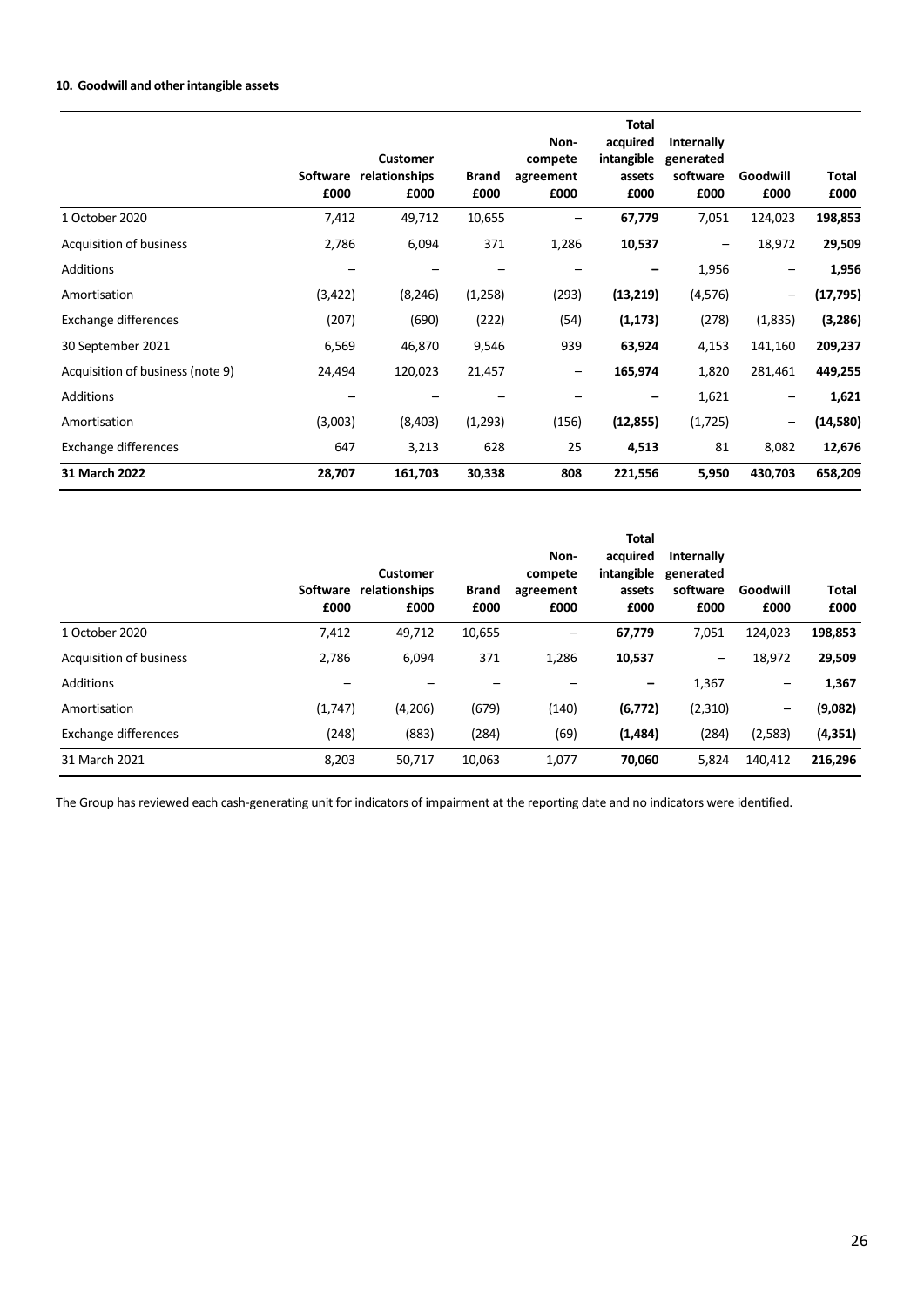# **11. Cash and cash equivalents**

Cash and cash equivalents comprise cash at bank and in hand and cash held in escrow (restricted cash). The carrying amount of these assets approximates to their fair value.

|                                       | <b>Unaudited</b><br>31 March<br>2022<br>£000 | Unaudited<br>2021<br>£000 | Audited<br>31 March 30 September<br>2021<br>£000 |
|---------------------------------------|----------------------------------------------|---------------------------|--------------------------------------------------|
| Cash in bank                          | 35,219                                       | 44.696                    | 173,675                                          |
| Cash held in escrow (restricted cash) | -                                            | $\qquad \qquad -$         | 223,776                                          |
|                                       | 35,219                                       | 44.696                    | 397,451                                          |

Cash in bank includes cash of £2,402,000 (31 March 2021: £3,881,000; 30 September 2021: £2,402,000) held by the Trustee of the Group's Employee Benefit Trust relating to share awards for employees. These funds are not available to circulate within the Group on demand.

As a result of the capital raising on 17 June 2021, the cash, net of transaction fees associated with the acquisition and financing of LiveAuctioneers was transferred to an escrow account. The funds held at 30 September 2021 were restricted and are not available to circulate within the Group on demand. The funds were released on 1 October 2021 for the acquisition of LiveAuctioneers (see note 9).

# **12. Loans and borrowings**

The carrying amount of loan and borrowings classified as financial liabilities at amortised cost approximates to their fair value.

|                      | <b>Unaudited</b><br>31 March<br>2022 | Unaudited<br>2021 | Audited<br>31 March 30 September<br>2021 |
|----------------------|--------------------------------------|-------------------|------------------------------------------|
|                      | £000                                 | £000              | £000                                     |
| <b>Current</b>       |                                      |                   |                                          |
| Secured bank loan    | 14,276                               | 322               | -                                        |
| Unsecured loan notes |                                      | 339               | 353                                      |
|                      | 14,276                               | 661               | 353                                      |
| Non-current          |                                      |                   |                                          |
| Secured bank loan    | 140,643                              | 37,981            | 148,686                                  |
|                      | 140,643                              | 37,981            | 148,686                                  |
|                      |                                      |                   |                                          |
|                      | 154,919                              | 38,642            | 149,039                                  |

The Group entered into a New Senior Facilities Agreement on 17 June 2021 which included:

a senior term loan facility (the "New Senior Term Facility") for \$204.0m for the acquisition of LiveAuctioneers. The New Senior Term Facility was drawn down in full on 30 September 2021 prior to completion of the acquisition of LiveAuctioneers on 1 October 2021. The loan will be due for repayment on 17 June 2026.

a multi-currency revolving credit working capital facility (the "New Revolving Credit Facility") for \$49.0m. Any sums outstanding under the New Revolving Credit Facility will be due for repayment on 17 June 2024, subject to the optionality of two 12-month extensions. The facility has not been drawn down as at 31 March 2022 or 30 September 2021.

The New Senior Facilities Agreement contains an adjusted net leverage covenant which tests the ratio of adjusted net debt against adjusted EBITDA and an interest cover ratio which tests the ratio of adjusted EBITDA against net finance charges, in each case, as at the last date of each financial quarter, commencing with the financial quarter ending 30 September 2021. The Group has been in full compliance with the covenants during the period.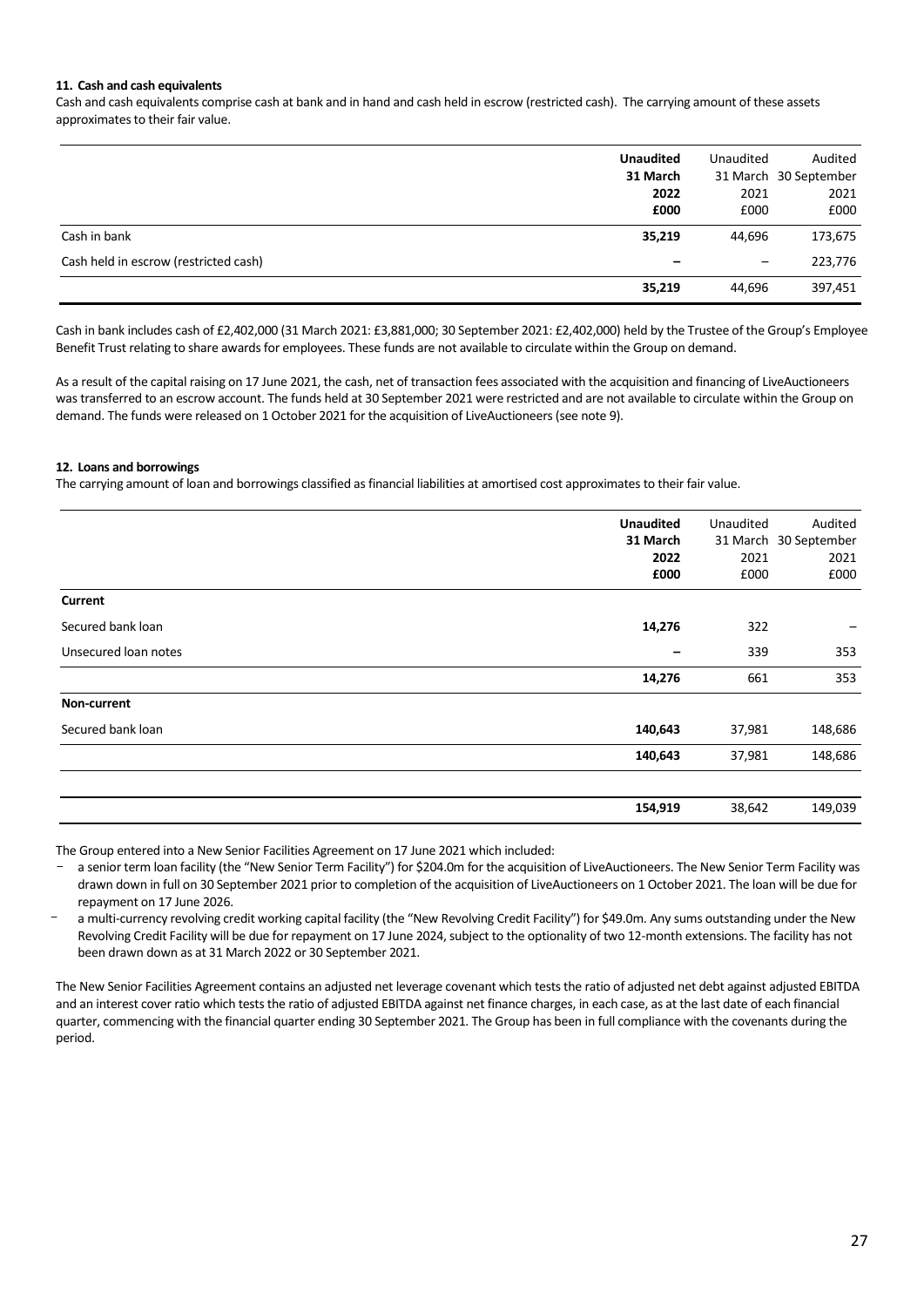# **13. Deferred taxation**

The movement in net deferred tax liabilities is as follows:

|                                                                       | Total     |
|-----------------------------------------------------------------------|-----------|
|                                                                       | £000      |
| 1 October 2020                                                        | (11,588)  |
| Amount credited to Condensed Consolidated Statement of Profit or Loss | 2,204     |
| Amount credited to equity                                             | 64        |
| <b>Exchange differences</b>                                           | 426       |
| 30 September 2021                                                     | (8,894)   |
| Acquisition of business (note 9)                                      | (44, 700) |
| Amount credited to Condensed Consolidated Statement of Profit or Loss | 4,670     |
| Amount credited to equity                                             | 32        |
| <b>Exchange differences</b>                                           | (1, 249)  |
| 31 March 2022                                                         | (50, 141) |

The net deferred tax liabilities include deferred tax asset of £nil at 31 March 2022 (31 March 2021: £nil; 30 September 2021: £366,000).

#### **14. Share capital**

|                                                              | <b>Unaudited</b> | Unaudited | Audited               |
|--------------------------------------------------------------|------------------|-----------|-----------------------|
|                                                              | 31 March         |           | 31 March 30 September |
|                                                              | 2022             | 2021      | 2021                  |
|                                                              | £000             | £000      | £000                  |
| Allotted, called up and fully paid                           |                  |           |                       |
| 120,519,793 ordinary shares at 0.01p each                    |                  |           |                       |
| (31 March 2021: 100,000,000, 30 September 2021: 119,999,990) | 12               | 10        | 12                    |
|                                                              | 12               | 10        | 12                    |
|                                                              |                  |           |                       |

The movements in share capital, share premium and other reserve are set out below:

|                                        | <b>Number</b><br>of<br>shares | <b>Share</b><br>capital<br>£000 | <b>Share</b><br>premium<br>£000 | Other<br>reserve<br>£000 |
|----------------------------------------|-------------------------------|---------------------------------|---------------------------------|--------------------------|
| 1 October 2021                         | 119,999,990                   | 12                              | 235,903                         | 238,385                  |
| Shares issued for business combination | 506,926                       | -                               |                                 |                          |
| Share options exercised                | 6,339                         |                                 |                                 | -                        |
| Shares issued to the Trust             | 6,538                         | -                               |                                 |                          |
| 31 March 2022                          | 120,519,793                   | 12                              | 235,903                         | 238,385                  |

During the period, 519,803 ordinary shares of 0.01p each with an aggregate nominal value of £52 were issued for options that vested. These included 50% of the restricted stock units granted for the LiveAuctioneers acquisition (see note 9), Long-term Incentive Plan Awards("LTIP Awards"), shares issued to the Trust for LTIP Awards that have vested in the period but not yet exercised.

# **15. Related party transactions**

There were no related party transactions for the six month period ended 31 March 2022. The Group's related party transactions for FY 21 are disclosed in the Group's 2021 Annual Report. There have been no material changes in the related party transactions described in the last annual report.

# **16. Events after the balance sheet date**

There were no events after the balance sheet date.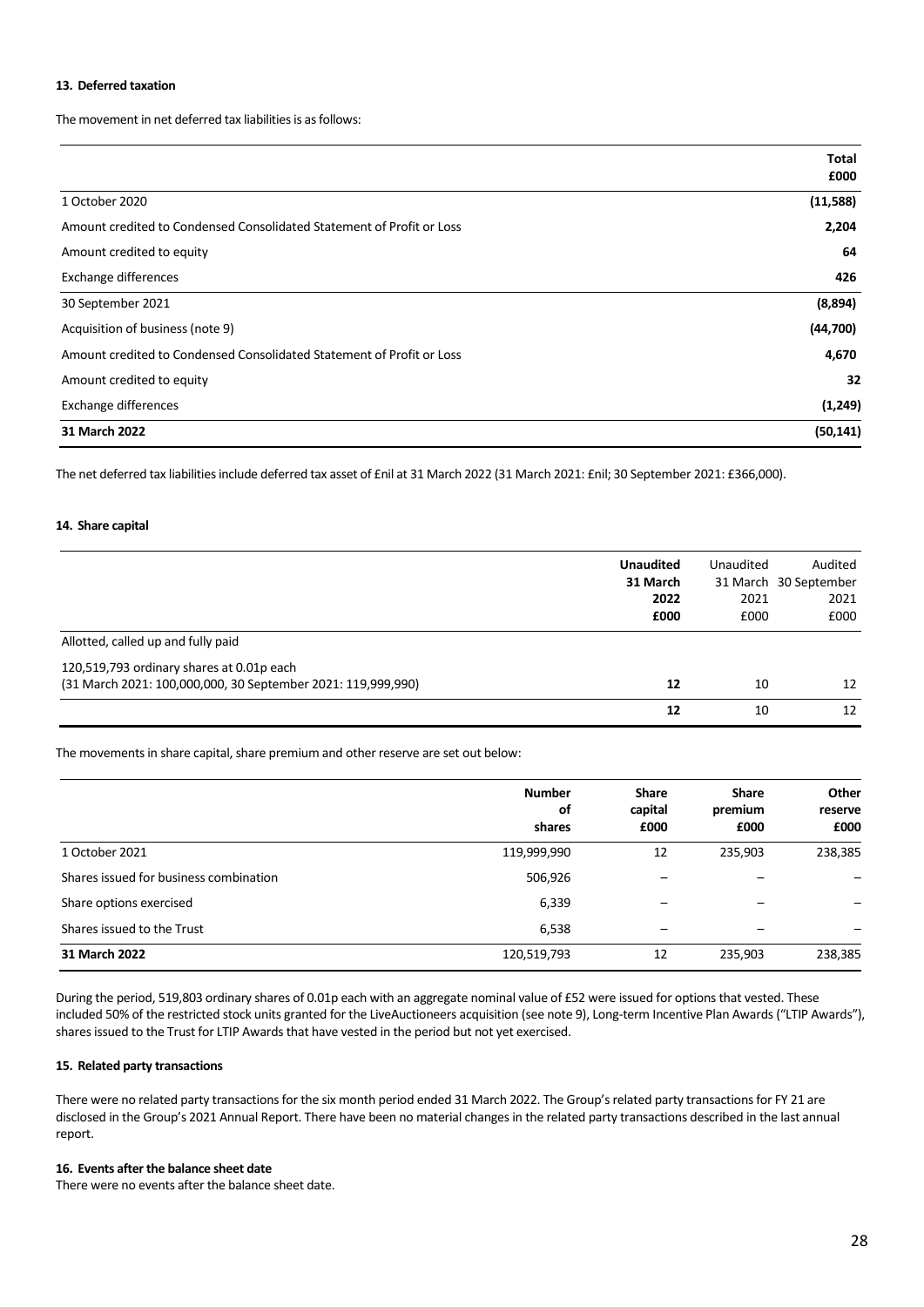# **Responsibility Statement**

The Directors confirm that to the best of our knowledge:

- these Condensed Consolidated Interim Financial Statements have been prepared in accordance with United Kingdom adopted International Accounting Standard 34 "Interim Financial Reporting",
- the interim management report includes a fair review of the information required by DTR 4.2.7R (indication of important events and their impact during the first six months and description of principal risks and uncertainties for the remaining six months of the year); and
- the interim management report includes a fair review of the information required by DTR 4.2.8R (disclosure of related parties' transactions and changes therein).

By order of the Board,

John-Paul Savant Tom Hargreaves Chief Executive Officer Chief Financial Officer

18 May 2022 18 May 2022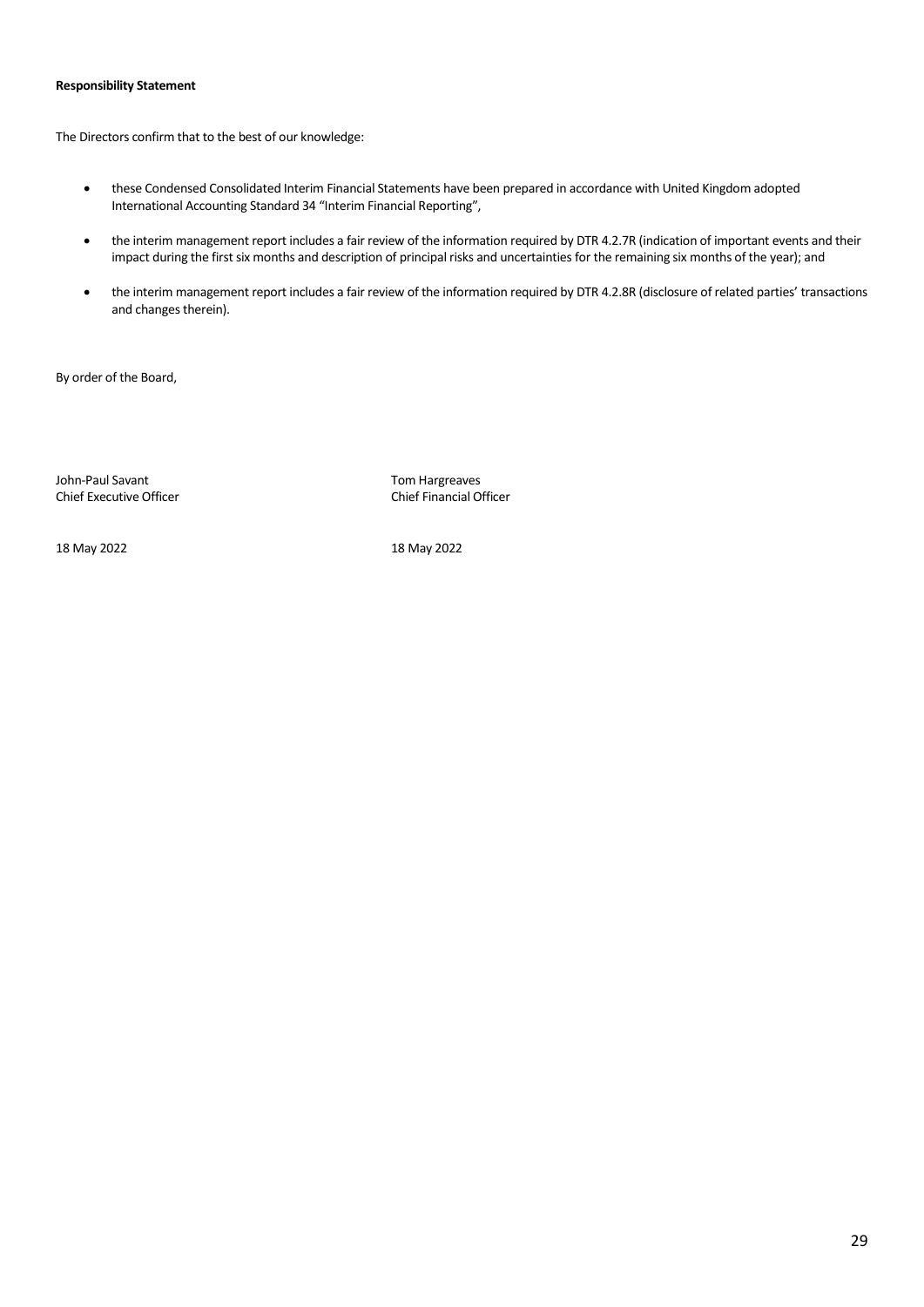# **Glossary**

| A&A                     | Art & Antiques                                                                                                                                                                                                                                                                                                                                                                                                                                                                                                                                                                                                                                                                                    |
|-------------------------|---------------------------------------------------------------------------------------------------------------------------------------------------------------------------------------------------------------------------------------------------------------------------------------------------------------------------------------------------------------------------------------------------------------------------------------------------------------------------------------------------------------------------------------------------------------------------------------------------------------------------------------------------------------------------------------------------|
| <b>Auction Mobility</b> | <b>Auction Mobility LLC</b>                                                                                                                                                                                                                                                                                                                                                                                                                                                                                                                                                                                                                                                                       |
| <b>Bidder sessions</b>  | web sessions on the Group's marketplaces online within a given time frame                                                                                                                                                                                                                                                                                                                                                                                                                                                                                                                                                                                                                         |
| BidSpotter              | the Group's marketplace operated via the www.BidSpotter.co.uk and www.BidSpotter.com domain                                                                                                                                                                                                                                                                                                                                                                                                                                                                                                                                                                                                       |
| Big 4                   | Christie's, Sotheby's, Phillips and Bonhams A&A auction houses                                                                                                                                                                                                                                                                                                                                                                                                                                                                                                                                                                                                                                    |
| <b>EBITDA</b>           | earnings before interest, taxes, depreciation and amortisation                                                                                                                                                                                                                                                                                                                                                                                                                                                                                                                                                                                                                                    |
| <b>GMV</b>              | gross merchandise value, representing the total final sale value of all lots sold via winning bids placed on the<br>marketplaces or the platform, on a proforma basis, excluding additional fees (such as online fee and auctioneers'<br>commissions) and sales of retail jewellery (being new, or nearly new, jewellery)                                                                                                                                                                                                                                                                                                                                                                         |
| i-bidder                | the Group's marketplace operated by the www.i-bidder.com domain                                                                                                                                                                                                                                                                                                                                                                                                                                                                                                                                                                                                                                   |
| I&C                     | <b>Industrial &amp; Commercial</b>                                                                                                                                                                                                                                                                                                                                                                                                                                                                                                                                                                                                                                                                |
| <b>KPIs</b>             | key performance indicators                                                                                                                                                                                                                                                                                                                                                                                                                                                                                                                                                                                                                                                                        |
| LiveAuctioneers         | the Group's marketplace operated via the www.liveauctioneers.com domain                                                                                                                                                                                                                                                                                                                                                                                                                                                                                                                                                                                                                           |
| Live auctions           | Live auctions typically feature a physical auction room (with bidders participating in the room and by phone)<br>supplemented by bids made online. Lots are run consecutively and so apart from the first lot there is no fixed time for<br>specific lots to be called                                                                                                                                                                                                                                                                                                                                                                                                                            |
| Lot-tissimo             | the Group's marketplace operated via the www.lot-tissimo.com domain                                                                                                                                                                                                                                                                                                                                                                                                                                                                                                                                                                                                                               |
| <b>LTIP Awards</b>      | the Company's Long Term Incentive Plan                                                                                                                                                                                                                                                                                                                                                                                                                                                                                                                                                                                                                                                            |
| Marketplaces            | the online auction marketplaces operated by the Group                                                                                                                                                                                                                                                                                                                                                                                                                                                                                                                                                                                                                                             |
| Online share            | represents GMV as a percentage of THV                                                                                                                                                                                                                                                                                                                                                                                                                                                                                                                                                                                                                                                             |
| Proforma basis          | certain measures have been used as the acquisition of LiveAuctioneers on 1 October 2021 and Auction Mobility on 16<br>October 2020 have affected the comparability of the Group's results of operations for HY 22. The measures are<br>presented for the Group to provide comparisons of the Group's results between HY 21 and HY 22 as if the acquisitions<br>had occurred on 1 October 2020. In addition, proforma revenue is stated at constant exchange rates with the prior year<br>comparatives being restated using current year exchange rates. This measure is presented as a means of eliminating the<br>effects of exchange rate fluctuations on the period-on-period reported results |
| Proxibid                | the Group's marketplace operated via the www.proxibid.com domain                                                                                                                                                                                                                                                                                                                                                                                                                                                                                                                                                                                                                                  |
| The Saleroom            | the Group's marketplace operated via the www.the-saleroom.com domain                                                                                                                                                                                                                                                                                                                                                                                                                                                                                                                                                                                                                              |
| Take rate               | represents the Group's marketplace revenue as a percentage of GMV. Marketplace revenue is the Group's reported<br>revenue excluding Auction Services and Content revenue                                                                                                                                                                                                                                                                                                                                                                                                                                                                                                                          |
| <b>THV</b>              | total hammer value, representing the total final sale value of all lots listed on the marketplaces or the platform, on a<br>proforma basis, excluding additional fees (such as online fee and auctioneers' commissions) and sales of retail<br>jewellery (being new, or nearly new, jewellery)                                                                                                                                                                                                                                                                                                                                                                                                    |
| <b>Timed auctions</b>   | auctions which are held entirely online (with no in-room or telephone bidders) and where lots are only made available<br>to online bidders for a specific, pre-determined timeframe                                                                                                                                                                                                                                                                                                                                                                                                                                                                                                               |
| Verticals               | industry or inventory, for example, art and antiques, industrial and construction, consumer surplus and returns and<br>sub-verticals such as equine, real estate and classic cars                                                                                                                                                                                                                                                                                                                                                                                                                                                                                                                 |